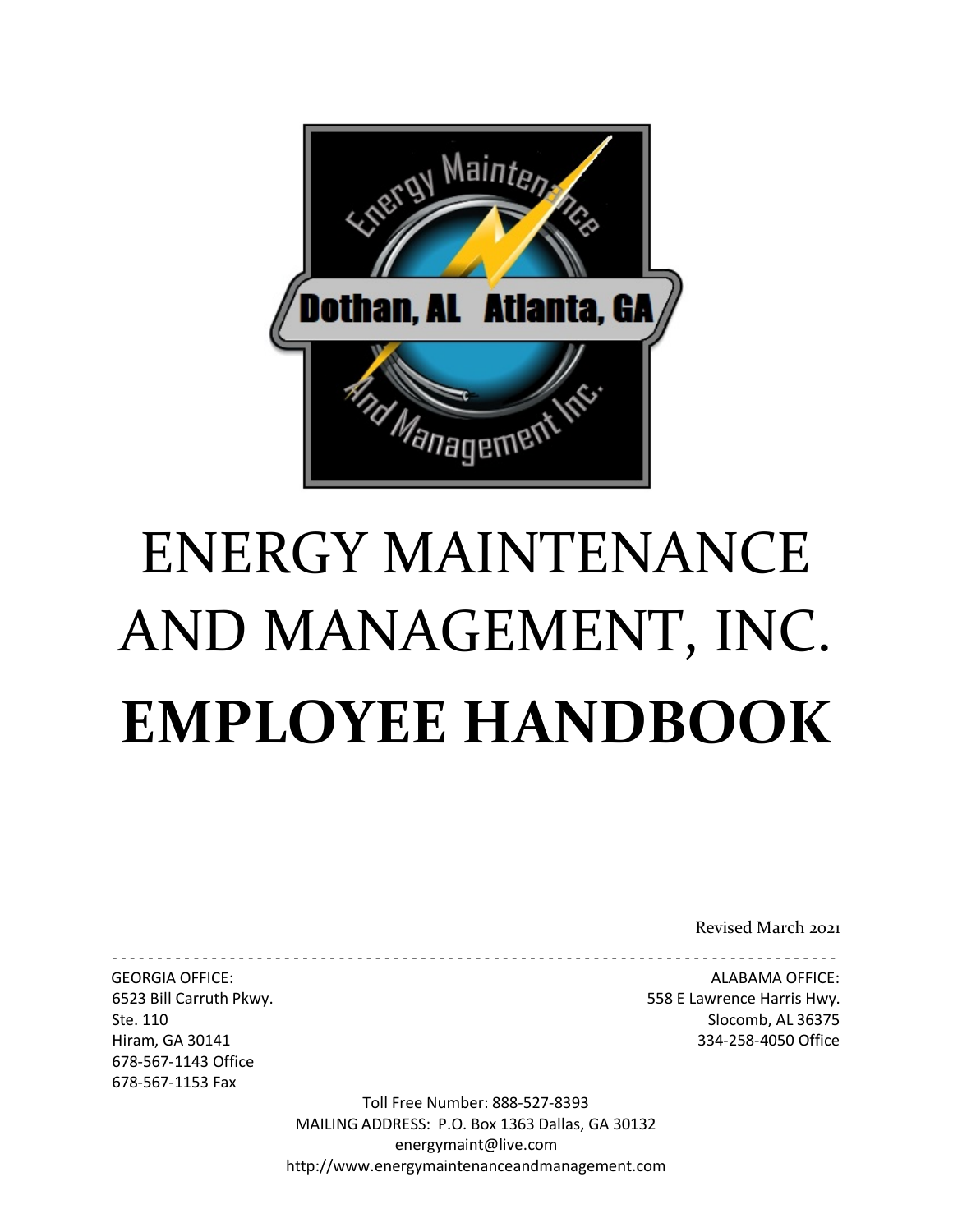#### **TABLE OF CONTENTS**

#### Pages 37-42 need to be completed and returned to the office to be placed in your employee file.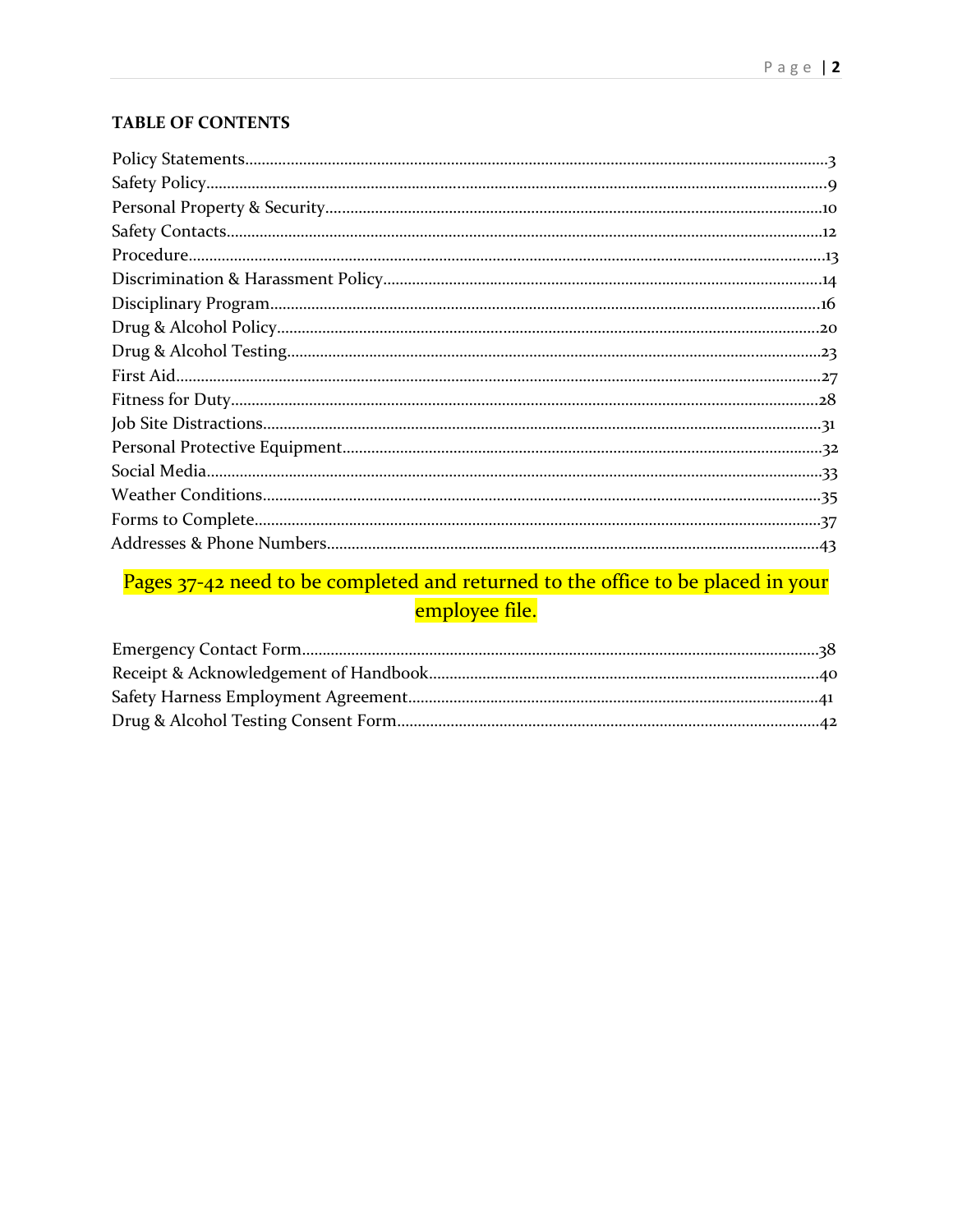#### **OUR MISSION STATEMENT**

To be of service to others by providing superior service at competitive rates.

#### **OUR COMMITMENT**

To keep our customers satisfied and provide our best work with everything we do.

#### **OUR GOALS**

To continually grow our business, to provide secure employment for those who work for us, and most importantly, to keep our customers happy with our services.

#### **WHAT WE DO**

- Commercial Electrical Service & **Installation**
- Lighting and Sign Service
- Underground Troubleshooting
- Bucket and Boom Truck Service
- **ABOUT US**

With a licensed electrician on staff, we are able to address any electrical issues; from complete installations to upgrades, maintenance, repairs, troubleshooting and underground wiring problems.

Our truck-mounted aerial work platforms from 40 to 85 feet in the air enabling us to wor on canopy lighting, parking lot lighting, high-rise signs, and everything in between.

We have radio-dispatched technicians. This means your emergency lighting issues can be resolved quickly.

#### **EQUAL EMPLOYMENT OPPORTUNITY**

In order to provide equal employment and advancement opportunities to all individuals, employment decisions at Energy Maintenance and Management, Inc. will be based on merit, qualifications, and abilities. Energy Maintenance and Management, Inc. does not discriminate in employment opportunities or practices on the basis of race, color, religion, sex, national origin, age, disability-known or unknown, genetics, political affiliation or belief or any other characteristic protected by law. This policy governs all aspects of employment including selection, job assignment, compensation, discipline, termination, and access to benefits and training.

#### **POLICY CONCERNING UNIONS**

- Contract Projects
- Backhoe, Trencher & Auger Capabilities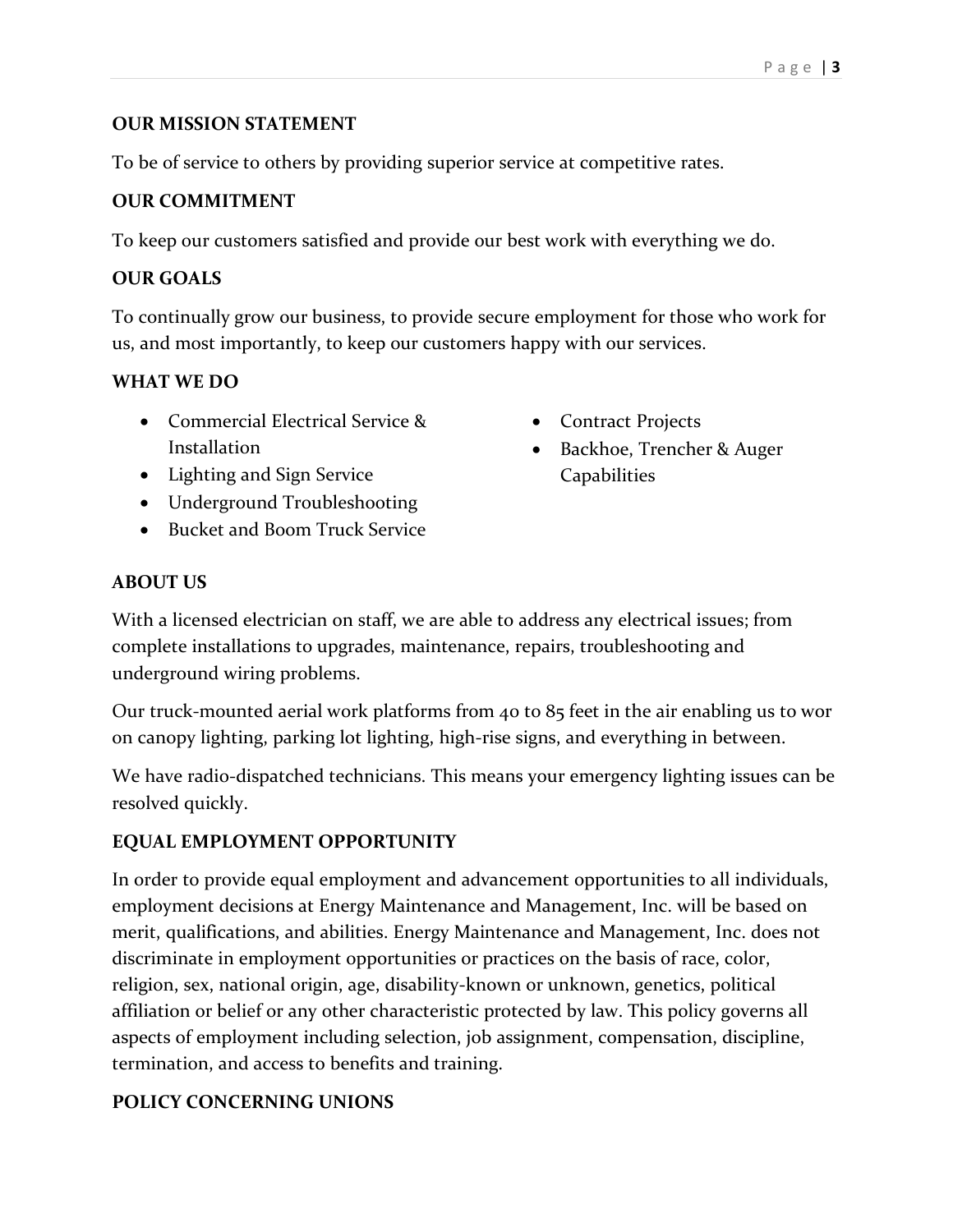Energy Maintenance and Management, Inc. strongly believes that a union is not necessary in our operations. We feel it is desirable for an employee to deal directly with management without the interference of a third party. WE DO NOT NEED OR WANT A UNION to represent our employees.

In a Union-Free Company, you can deal directly with management on all issues and problems that concern you with complete freedom to think and speak for yourself. It is not necessary for you or your co-workers to pay dues to a union in order to work and be treated fairly and with respect by the Company.

#### **CONFIDENTIAL INFORMATION**

Access to all confidential information should be on a "need-to-know" basis only. Employees are not to disclose any such information to any other person in the Company unless there is a legitimate business reason for doing so or to any person outside the Company unless management has expressly stated that the information can be disclosed to that person. This obligation exists even after the employee leaves the Company. Any employee having access to our possession of Confidential Information must take all reasonable measures to safeguard such information. Confidential information may not be removed from work premises without prior written consent from management.

#### **IMMIGRATION AND NATURALIZATION**

Form I-9, Employment Eligibility Verification, is the form that is required by the Department of Homeland Security to document eligibility for employment in the United States. All employees hired after November 6, 1986, must complete Section 1 of Form I-9 at the time of hire. The Company is responsible for ensuring that Section 1 of Form I-9 is timely and properly completed by you. The Company must check employment verification and ensure Sections 2 and 3 of the Form I-9 are properly completed.

Employers must complete Section 2 of Form I-9 by examining evidence of identity and employment eligibility within (3) business days of the date employee begins work. You may not continue employment without these identification documents.

#### **PHYSICAL EXAMINATION**

Before starting work, any individual to whom the Company has made a conditional offer of employment may be required to have a complete physical examination by a physician selected by the Company. Pre-placement physicals may include drug screenings. Refusal to submit to a drug screening may result in revocation of an employment offer.

#### **PERSONNEL AND MEDICAL RECORDS**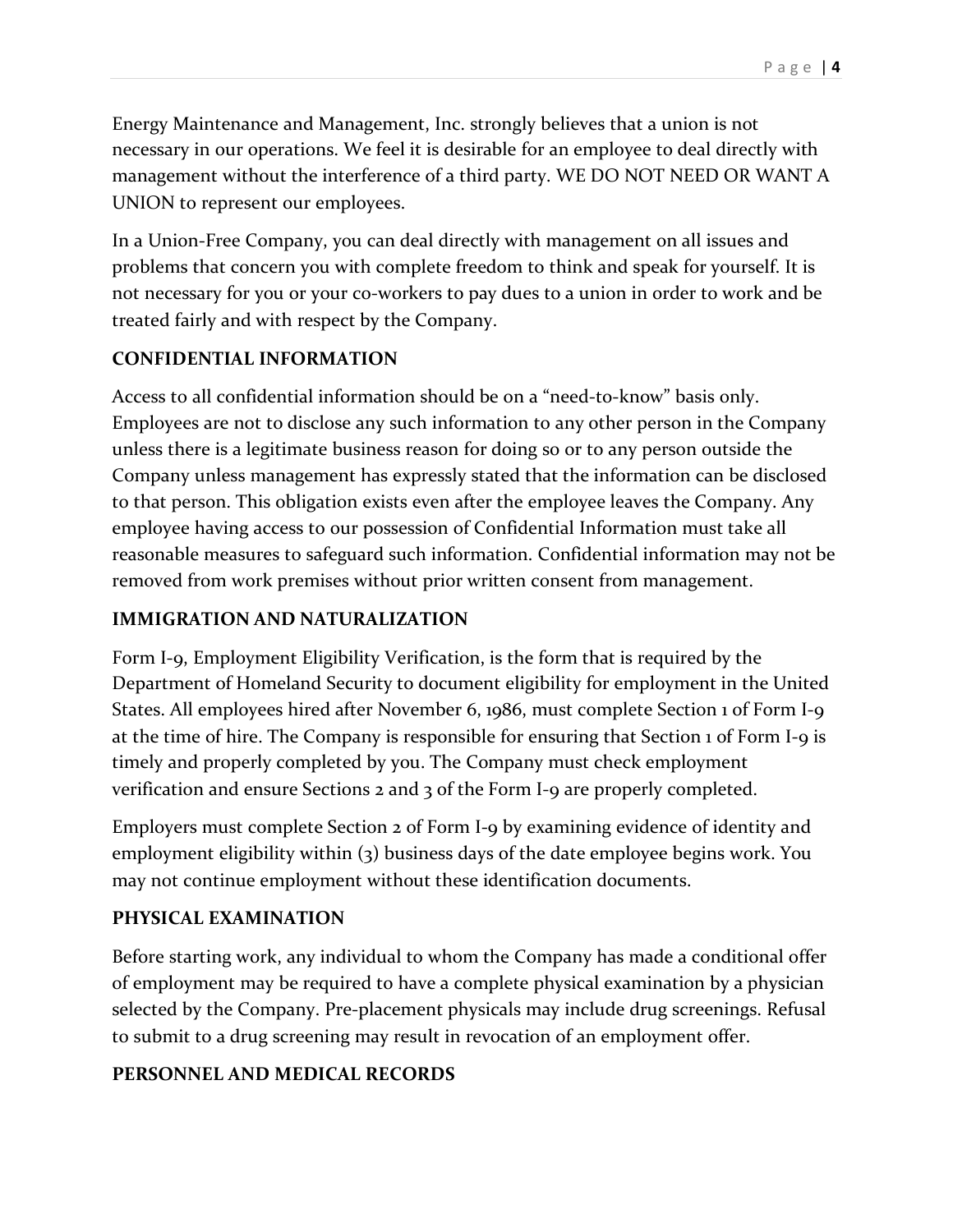The employment application is an important phase of the hiring procedure and becomes a part of the employee's permanent record. Information submitted on the application form is held in confidence and is subject to verification. You are required to notify the Project Manager of any changes in address, telephone number, marital status, or dependents. Falsification of information or the discovery of unfavorable information as a result of investigation may result in discharge.

Persons requesting verification of employment will be given a hire date, title, and termination date, if applicable. Absent an appropriate release or Court directive, no information concerning performance or skill will be provided.

#### **RESIGNATION**

If you plan to resign, please inform the office at least two (2) weeks in advance so that we will have adequate time to fill your position. Return any Company-issued items to your supervisor or project manager, who will typically conduct an exit interview.

#### **REHIRE**

The Company, at its discretion, may rehire former employees. It will do so only after a thorough review of the employee's past personnel records and only by approval of management.

When a former employee is rehired, their benefits will begin based on their new hire date. They will be eligible for insurance after 90 days of their new hire date and will be eligible for holiday pay in one year of new hire date.

#### **REDUCTIONS IN WORK FORCE**

Due to the seasonal aspect of the construction industry, occasional reductions in personnel are unavoidable. Should the Company be required to reduce the work force for economic or business reasons, employees will be treated in a fair and equitable manner. The following factors will be considered: qualifications, job performance, and length of service. The final decision, however, is reserved to management. If laid off due to this seasonal reduction, the employee can apply for rehire once workload increases.

#### **EMPLOYEE BENEFITS INSURANCE**

The Company offers life, dental and health insurance to full time employees who have been employed by Energy Maintenance and Management, Inc. for a minimum of 90 days. A significant portion of the employee premium is paid by the Company for you. Dependent and Spousal coverages are available to those eligible at the expense of the employee. Because it is a group plan, the cost to you is usually considerably less than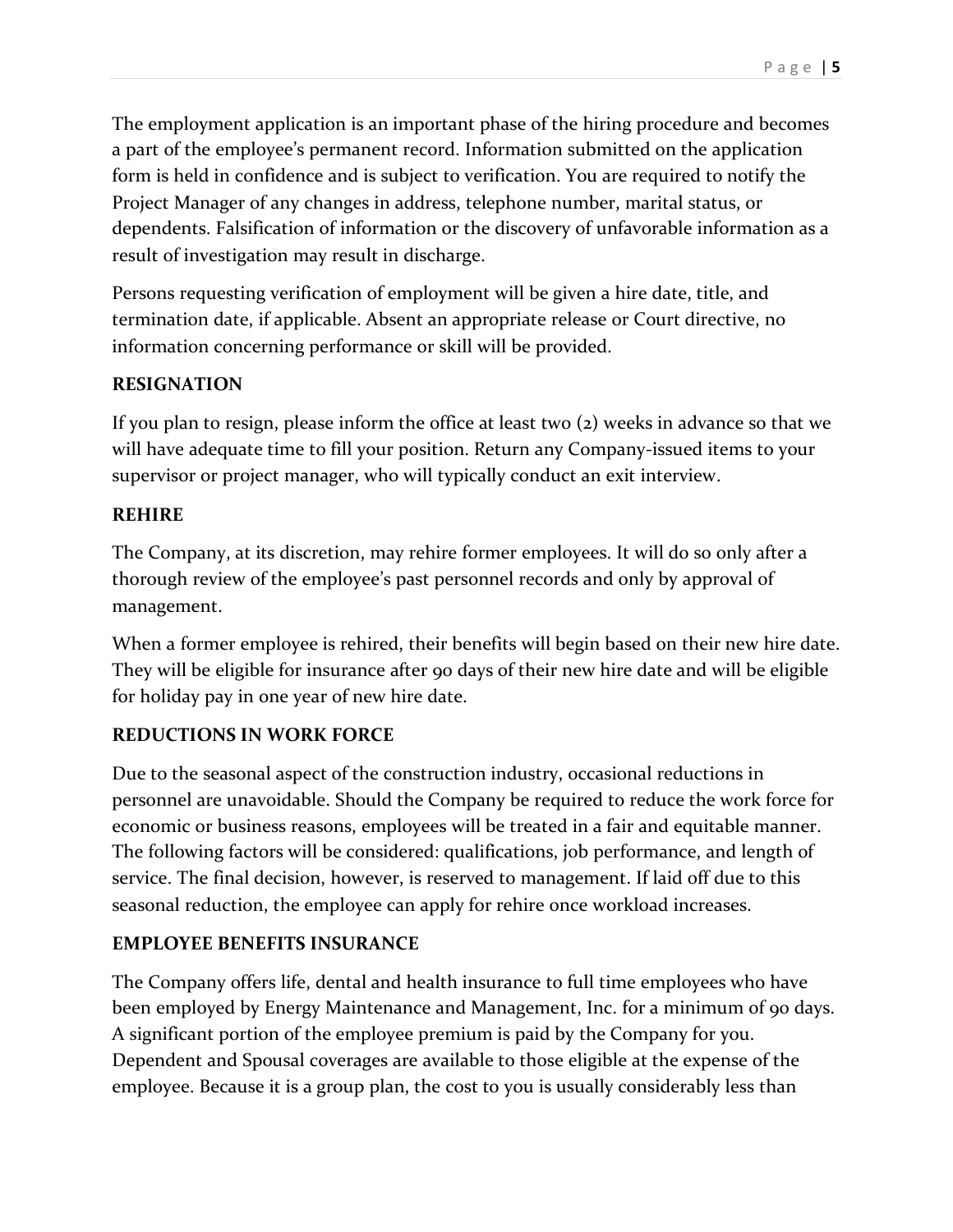what you would pay for a private plan. Upon nearing your eligibility date, contact the main office and discuss possible enrollment and benefits.

Through COBRA, you may be able to keep your job-based health plan even after leaving job. You would be responsible for the entire premium yourself, plus a small administration fee. For details, speak with our Company's group administrator.

You must notify the office staff of any changes in marital status or number of dependents within 30 days from the date this change occurs. Please also notify the office staff of any address change or coverage by a new company for you and/or your dependents, if they should occur.

#### **ATTENDANCE POLICY**

Regular attendance is a condition of employment, and employees are responsible for prompt and regular attendance for their scheduled hours of work. It is the responsibility of employees to give notification in every instance of absence and tardiness. This notification, in all but the most unusual of circumstances, must be made by the employee within an hour of the start of the shift.

A. Discipline In the event an employee does not call in their absence/tardiness, the following disciplinary action will generally be taken:

- o Warning One
- o Warning Two
- o Warning Three (Termination)

Occasionally, an employee will exhibit a pattern of absenteeism that must be corrected despite providing sufficient notification and having sufficient time off to cover those absences (i.e., consistently missing a specific day of the week; the day before or after a holiday; the day before or after a scheduled vacation). Any such pattern will be investigated, and Energy Maintenance and Management, Inc. reserves the right to impose disciplinary action, up to and including termination, for this type of absenteeism. Except where special circumstances warrant, an employee who has been absent three (3) consecutive days without calling in will be considered to have voluntarily resigned.

#### **VACATION POLICY**

All full-time employees, after completing (1) year of service, are eligible for (1) week of paid vacation. Vacation is deemed as five (5) working days for a total of 40 hours. After an employee becomes eligible, vacation days may be taken (1) hour at a time, (1) day at a time, or (1) week at a time. Please notify your immediate supervisor at least (2) weeks prior to the time you would like to take vacation time. Vacation time should be scheduled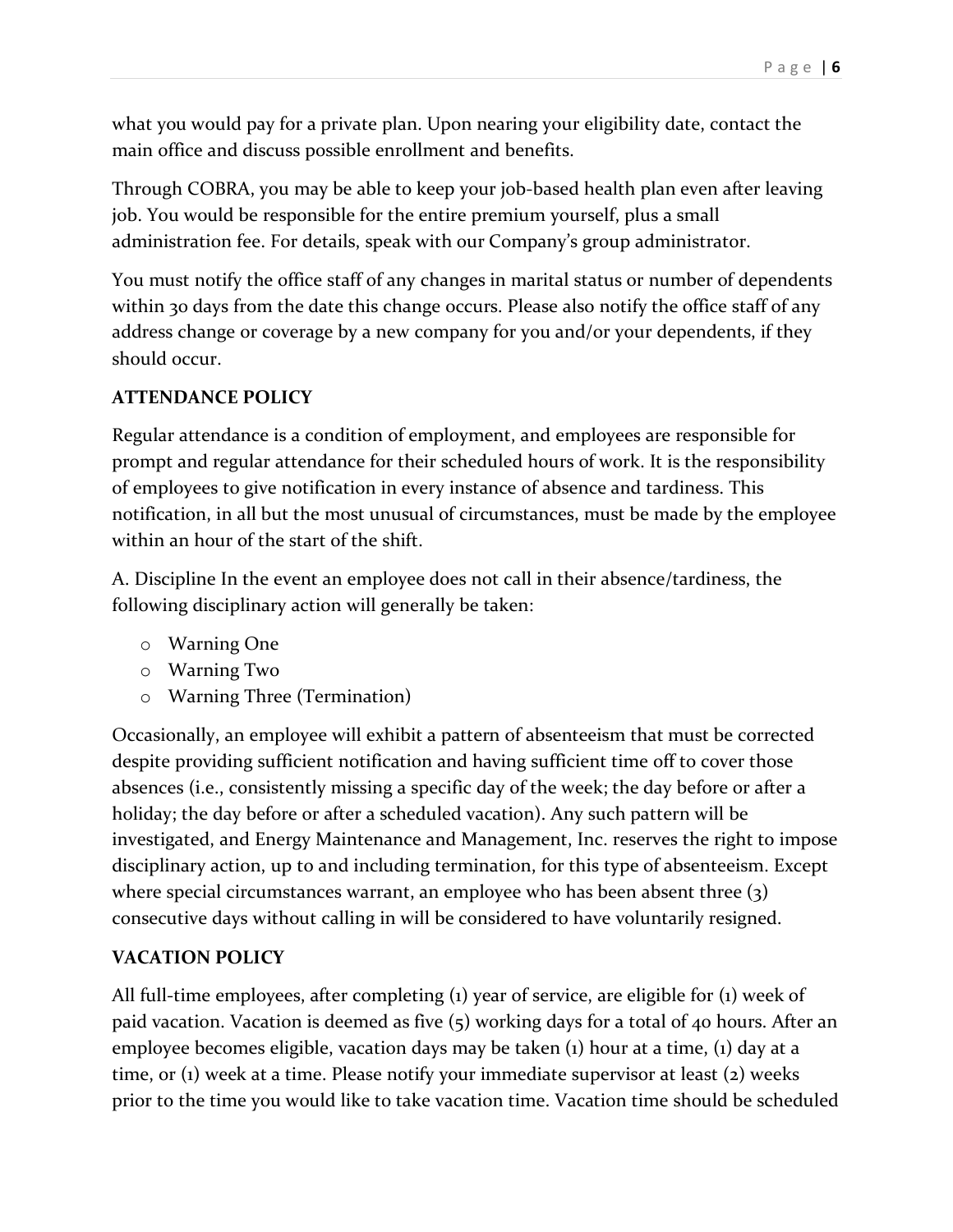and is subject to the approval of the Project Manager or Management Team. Any unused vacation time will roll-over to the following year's total.

#### **HOLIDAYS**

After 1 year of employment, all employees actively on payroll on the date celebrated as a holiday who work the scheduled day before the holiday and the scheduled day after the holiday are eligible for the following six (6) paid holidays:

- New Year's Day  $($ Jan. 1st)
- Memorial Day (last Mon in May)
- Independence Day (July  $4^{th}$ )
- Labor Day  $(i^{st}$  Mon in Sept)
- Thanksgiving (last Thu in Nov)
- Christmas Day (Dec. 25th)

If the holiday falls on a Saturday or Sunday, we will observe it on the previous or next work day. For Example: If Christmas Day is on a Saturday, the holiday will be observed on Friday. If Independence Day is on a Sunday, the holiday will be observed on Monday.

Holiday pay is at the company's discretion and contingent upon the company's financial standing at the time.

#### **SICK DAYS**

Energy Maintenance and Management, Inc. does not offer paid sick days. Time worked is time paid.

#### **PAY AND SCHEDULING**

The pay period of Energy Maintenance and Management, Inc. runs from Sunday through Saturday. All time worked during this period will be paid on the Friday following the last day of the pay period. The workday is from 8:00 am to 5:00 pm. A 1-hour unpaid lunch period is provided during this time.

All of our clocking in, clocking out and pausing for break(s) is done via the ClockShark app. Employees will be required to download the free app to their mobile phone. Our office will issue them a username/password and they will clock-in when arriving at the shop or job site, clock out upon completion for the day and pause during any and all breaks they take throughout the day.

All of our paychecks are sent out via direct deposit. Please let the office staff know if your banking information changes at any time.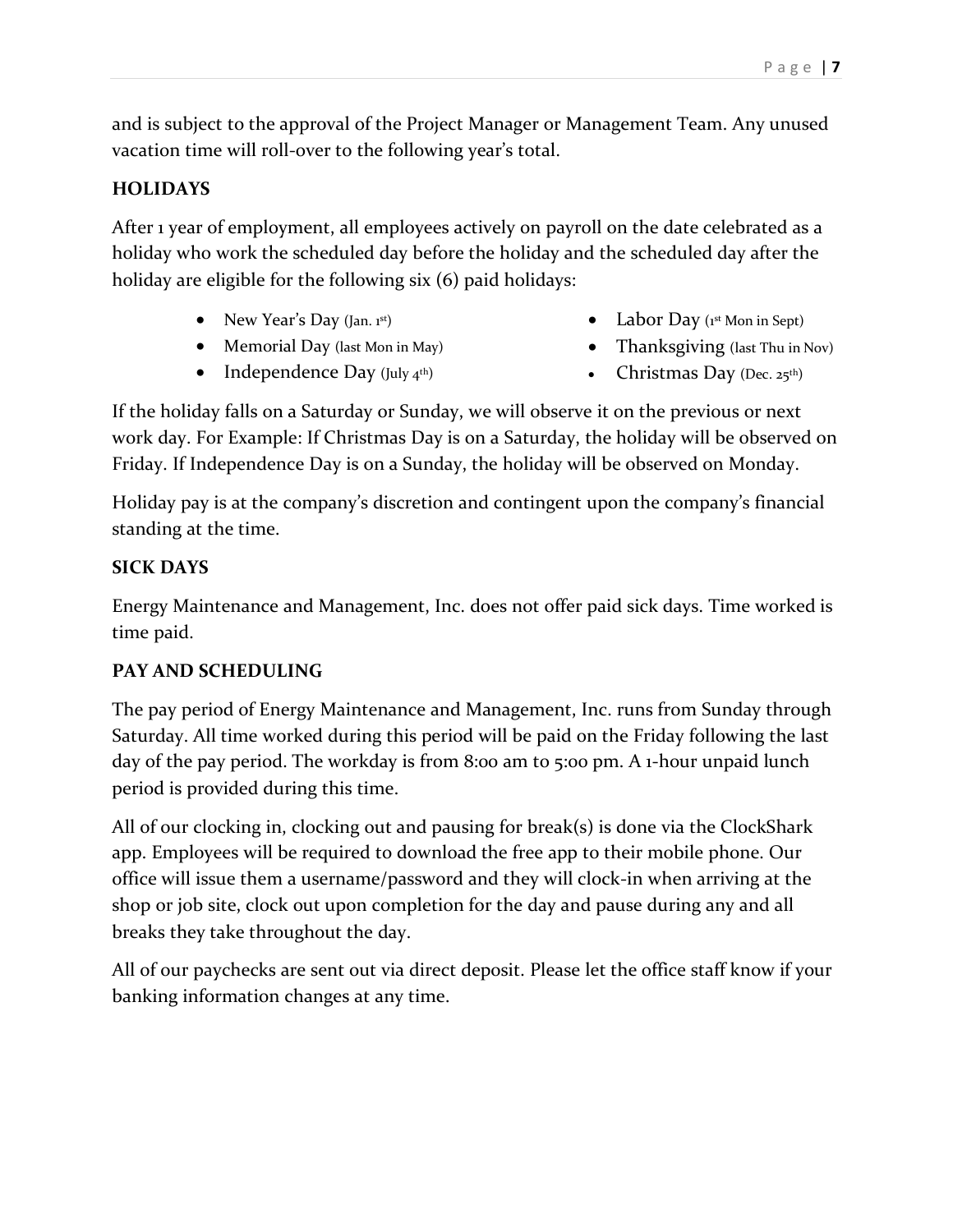#### **OVERTIME**

The workweek is Sunday through Saturday. If during that seven (7) day period you are not exempt and work in excess of 40 hours, you will be paid one and one-half  $(1-1/2)$  times your regular rate of pay for all time over 40 hours. Any vacation or holiday pay will not qualify towards hours worked for purposes of calculating overtime pay.

#### **PAY DISCREPANCIES AND ADJUSTMENTS**

In the event you feel an error has been made in computing your paycheck and a discrepancy exists, contact your office manager. Be sure to list the dates applicable. If a discrepancy is found, we will correct the error on the following pay period.

#### **JURY DUTY**

If an employee is summoned to serve for jury duty, the employee should promptly provide a copy of the summons to the Project Manager. Employees summoned for jury duty will be permitted time off, without pay to serve. These days are eligible for vacation days, if employee chooses to do so.

#### **MILITARY/RESERVE LEAVE**

A military leave of absence will be granted to employees who are absent from work because of service in the United States uniformed services in accordance with the Uniformed Services Employment and Reemployment Rights Act (USERRA). Advance notice of military service is required, unless military necessity prevents such notice, or it is otherwise impossible or unreasonable.

An employee's salary will not continue during a military leave unless required by law. However, employees may request to use any vacation time accrued during military leave. Benefit coverage will continue for 31 days as long as employees pay their normal portion of the cost of benefits. For leaves lasting longer than 31 days, employees will be eligible to continue health benefits under COBRA and will be required to pay 102 percent of the total cost of their health benefits if they wish to continue the same benefits.

If employees are reservists in any branch of the Armed Forces or members of the National Guard, they will be granted time off for military training. Such time off will not be considered vacation time; however, employees may elect to have their reserve duty period be considered as vacation time to the extent they have such time available.

#### **SAFETY**

Safety is our top priority. All of our equipment is regularly inspected and is in compliance with OSHA regulations.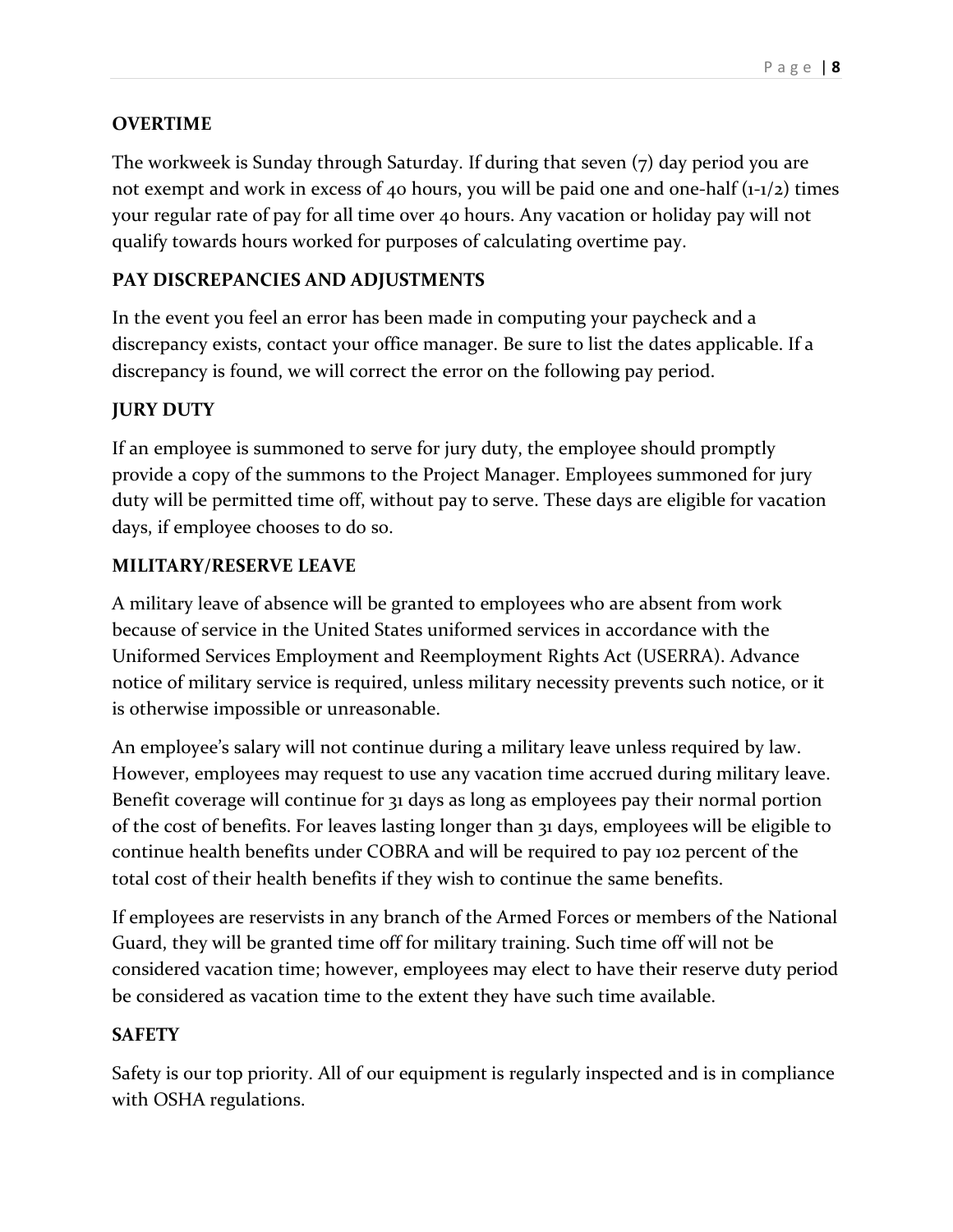#### **SAFETY POLICY STATEMENT**

Since Energy Maintenance and Management, Inc. was founded, we have made safety one of our most critical focuses of our business. Energy Maintenance and Management, Inc. believes safe business is smart business. We provide safety guidelines throughout the entirety of a job. Our employees are licensed, trained professionals that are equipped with the necessary protective gear to handle emergencies. All work performed by Energy Maintenance and Management, Inc. employees will take this safety policy into account.

All Energy Maintenance and Management, Inc. employees have the right to a safe working environment and their health and safety will come first in any matter.

The management of Energy Maintenance and Management, Inc. is committed to providing and maintaining a safe and healthful workplace for all employees. Safety Is incorporated into every job we do. We adhere to federal, state, and local safety regulations as well as recognized safe work practices for our industry. Our business is conducted with the highest regard for the safety and well-being of all of our employees.

Safety is of the utmost importance; it is considered an integral part of every task every employee performs. Each worker at Energy Maintenance and Management, Inc. shall be just as responsible for how safely he or she performs his/her work as any other element of that task.

At Energy Maintenance and Management, Inc., we believe that no job is so important, that it cannot be performed in a safe manner. It is our policy that employees report that all accidents, injuries, and unsafe conditions to the appropriate company representative. Any unsafe condition must be corrected before work is begun.

The responsibility for workplace safety is shared among management, supervisors and employees. The full cooperation and competence with safety policies and procedures is required of everyone here at Energy Maintenance and Management, Inc. We are counting on you to do your part by recognizing your responsibility to incorporate safety into every task, every day.

If at any time, someone is found to be violating the safety protocol set forth, their job title will be immediately reassigned to 'helper' and they will begin working at helper's wage for the next 90 days, while retraining under a supervisor. After the 90-day period, the supervisor and management can decide whether they need to extend this probationary period or allow the employee to begin moving back up through the ranks.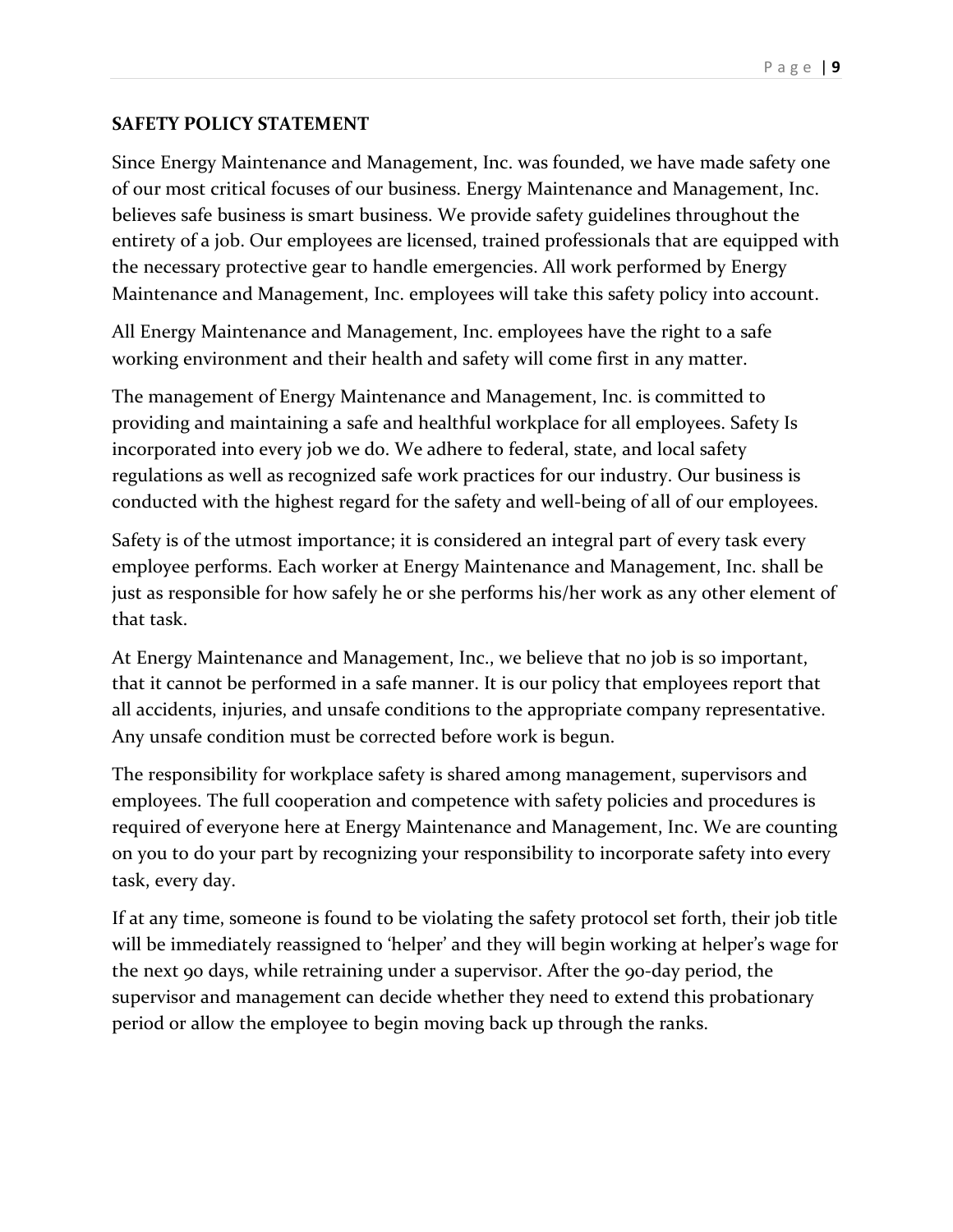#### **PERSONAL PROPERTY**

Please limit, to the extent possible, bringing your personal property onto Company premises. The Company does not assume responsibility for theft or damage to your car, its contents, or any other personal property which you bring onto Company premises. This includes personal glasses, clothes, tools, etc. It is your responsibility to provide such insurance you deem appropriate to protect your personal property. Any damage, loss or theft should be reported to your supervisor or to the home office immediately.

#### **SECURITY**

Violence in the workplace is a very real concern. The security of the Company, its facilities, and employee property is of primary importance. We ask that our employees be vigilant in their work areas and make sure that unauthorized people are not wandering around unattended and that personal items are not readily accessible.

Threats, stalking, threatening and abusive behavior, or acts of violence against employees, visitors, customers, and/or facilities or property by any one on Company property, on a Company-controlled job site, or in connection with Company employment or Company business will not be tolerated (even those made in jest). Violations of this policy may lead to corrective action up to and including termination of employment and/or referral to the appropriate law enforcement agencies for arrest and/or prosecution. Energy Maintenance and Management, Inc. reserves the right to take any necessary legal action to protect its employees, customers, facilities, and/or property.

Any person who makes threats, stalks, exhibits threatening behavior, or engages in violent acts on Company premises, on a Company-controlled job site, or in connection with Company employment or Company business shall be removed from the premises as quickly as safety permits and shall remain off Company premises pending the outcome of an investigation. Following the investigation, Energy Maintenance and Management, Inc. will initiate an immediate and appropriate response. This response may include but is not limited to suspension and/or termination of any business relationship, reassignment of job duties, suspension or termination of employment, and/or civil or criminal prosecution of the person or persons involved.

All employees are responsible for notifying his/her supervisor of any and all threats they witness or receive or that they are told another person witnessed or received. Even without a specific threat, all employees should report any behavior they have witnessed that they regard as potentially threatening or violent or that could endanger the health or safety of an employee when the behavior has been carried out on Company property, on a Company-controlled job site, or is connected to Company employment or Company business. Employees are responsible for making this report regardless of the relationship between the individual who initiated the threatening behavior and the person or persons being threatened. Energy Maintenance and Management, Inc. understands the sensitivity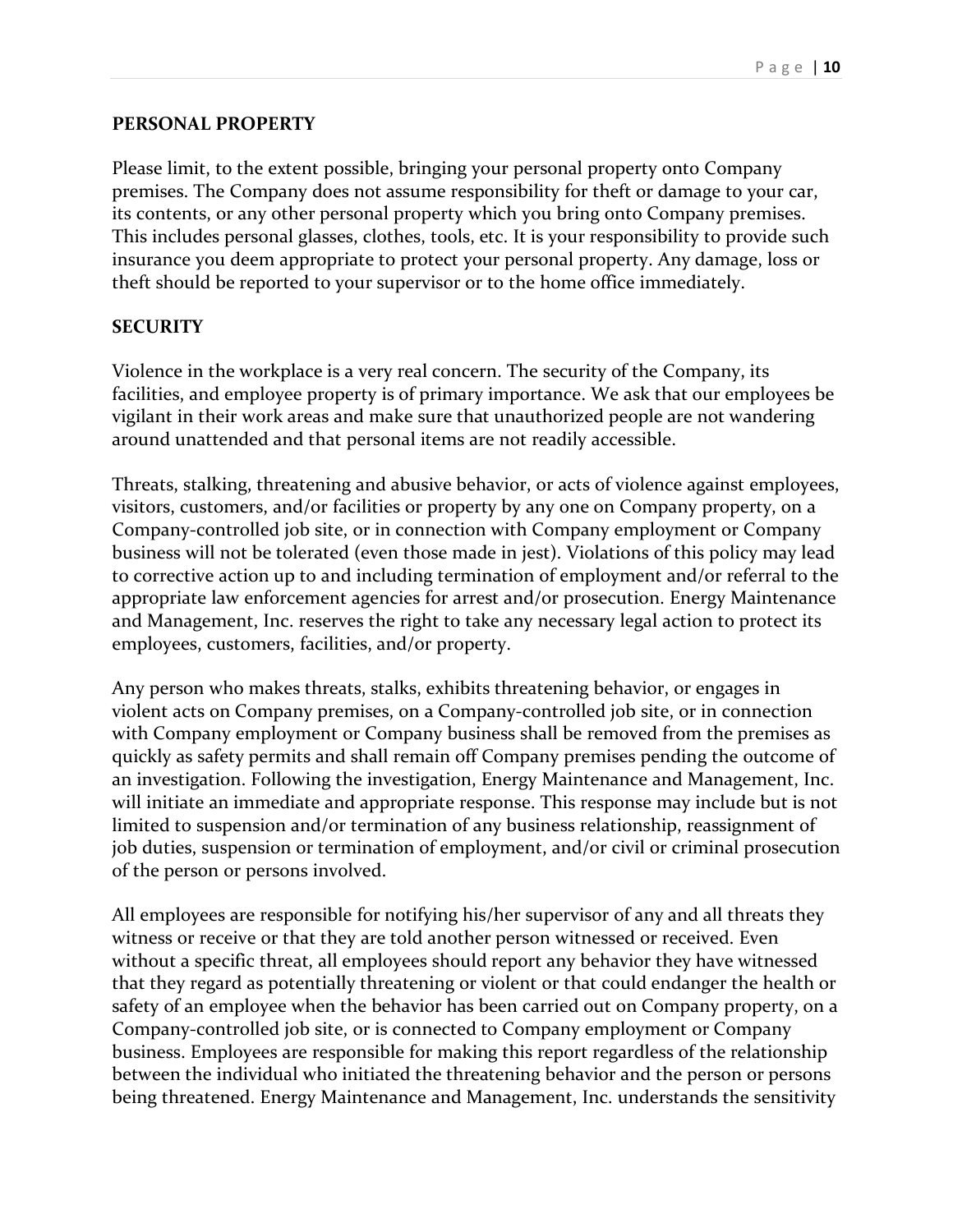of the information requested and will respect the privacy of the reporting employee to the extent permitted by law.

#### **HONESTY**

Energy Maintenance and Management, Inc. expects nothing less than total honesty from all employees. This makes a good working environment for employees and management. Theft or attempted theft will result in dismissal and possible legal charges.

#### **EFFICIENCY**

Keep a business-like attitude. Your personal life should be kept separate from your work. The Company expects an employee's total attention during working hours for the safety of all employees and others.

#### **SOLICITATION AND DISTRIBUTION**

It is the policy of Energy Maintenance and Management, Inc. to provide a work area for employees free from unnecessary interruptions, annoyances, clutter or possible embarrassment and confrontation. The Company believes that unrequested solicitation of employees often generates conflict, bad feelings and disharmony and that each employee should respect the privacy of his or her fellow employee by not seeking contributions for support for a "cause" of any sort.

Oral solicitation of employees or distribution of literature to employees for any purpose at any time, by outside agencies or by non-employees on Company property or Company work sites, is prohibited.

#### **RESPECTING CUSTOMERS AND PEERS**

If a customer of the Company has specific rules or directives regarding the use of tobacco products, Vapes, or any other product or device on the customer's premises, the Company will follow those rules.

#### **PERSONAL CELL PHONES**

No personal cell phones are to be on any Energy Maintenance and Management, Inc. jobsite. If you carry a personal cell phone, it must be left in a vehicle or the job trailer and can be used only during breaks or lunch.

Employees should never use any type of photographic feature on their cell phones to take pictures on Company premises (other than progress pictures), while conducting Company business, or at Company-sponsored functions without receiving written permission from Management to do so.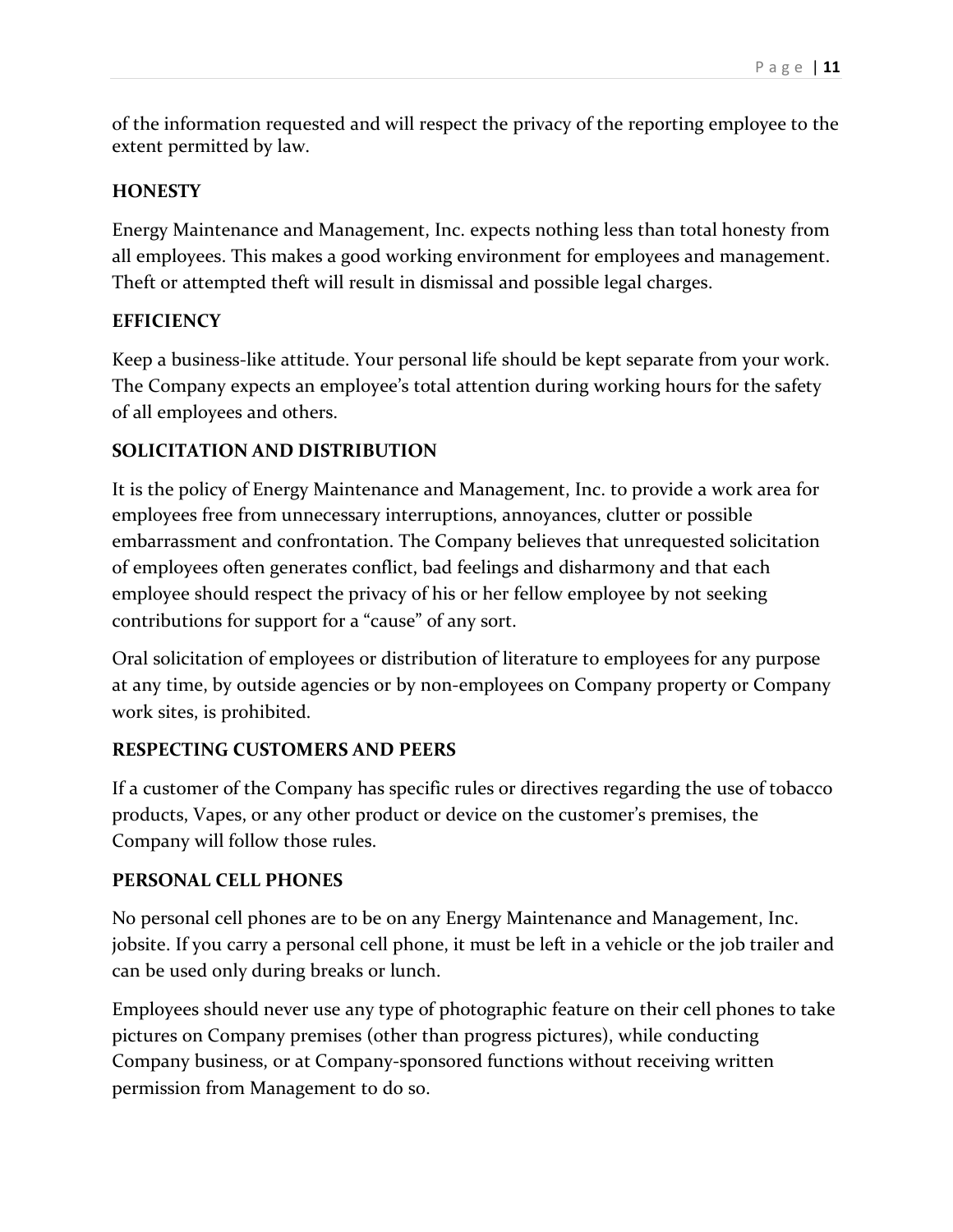#### **SAFETY CONTACTS**

Management is responsible for knowing and implementing applicable safety policies, directives and taking action as required to provide for the safety of the personnel and operations they supervise. This includes: taking positive action to determine and reduce, as necessary, the hazards associated with their operations, instructing employees in safe work methods and associated requirements, allowing only those employees that are qualified for the work to perform the work, and ensuring that employees perform all of their work in a safe manner.

Site supervisors shall be responsible for the safety of all employees under their supervision. They shall enforce all of the rules that apply to the hazards involved. They shall ensure the appropriate employee(s) receive necessary instruction to perform their job duties to the best of their abilities.

#### **People to Contact in Emergency:**

- 1. If a medical emergency, dial 9-1-1.
- 2. If you hit a utility line when working, call:

```
Alabama: 1-800-292-8525
   Florida: 1-800-638-4097
Georgia: 1-800-282-7411
```
If you should come into contact with a pipe, cable or its protective covering, excavation should stop immediately and notify 811 and the facility owner. 811 will notify the facility owner of the potential damage, but it is a best practice for the excavator to contact them directly as well so the facility owner can determine if there is any potential impact to the public.

The law also requires that any damage that results in escaping flammable, corrosive, explosive or toxic liquids or gas shall notify not only the facility owner but also contact 911 and shall take reasonable actions to protect persons and property and to minimize safety hazards until the emergency responders and operator arrive to the site.

3. If needing to update the office on the status of a job or an issue that has come up while working, call:

**Alabama Office**: Caran Rice (334) 258-4050 office or (404) 392-1635 cell **Georgia Office**: Mark Lynn (678) 567-1143 office or (678) 923-0561 cell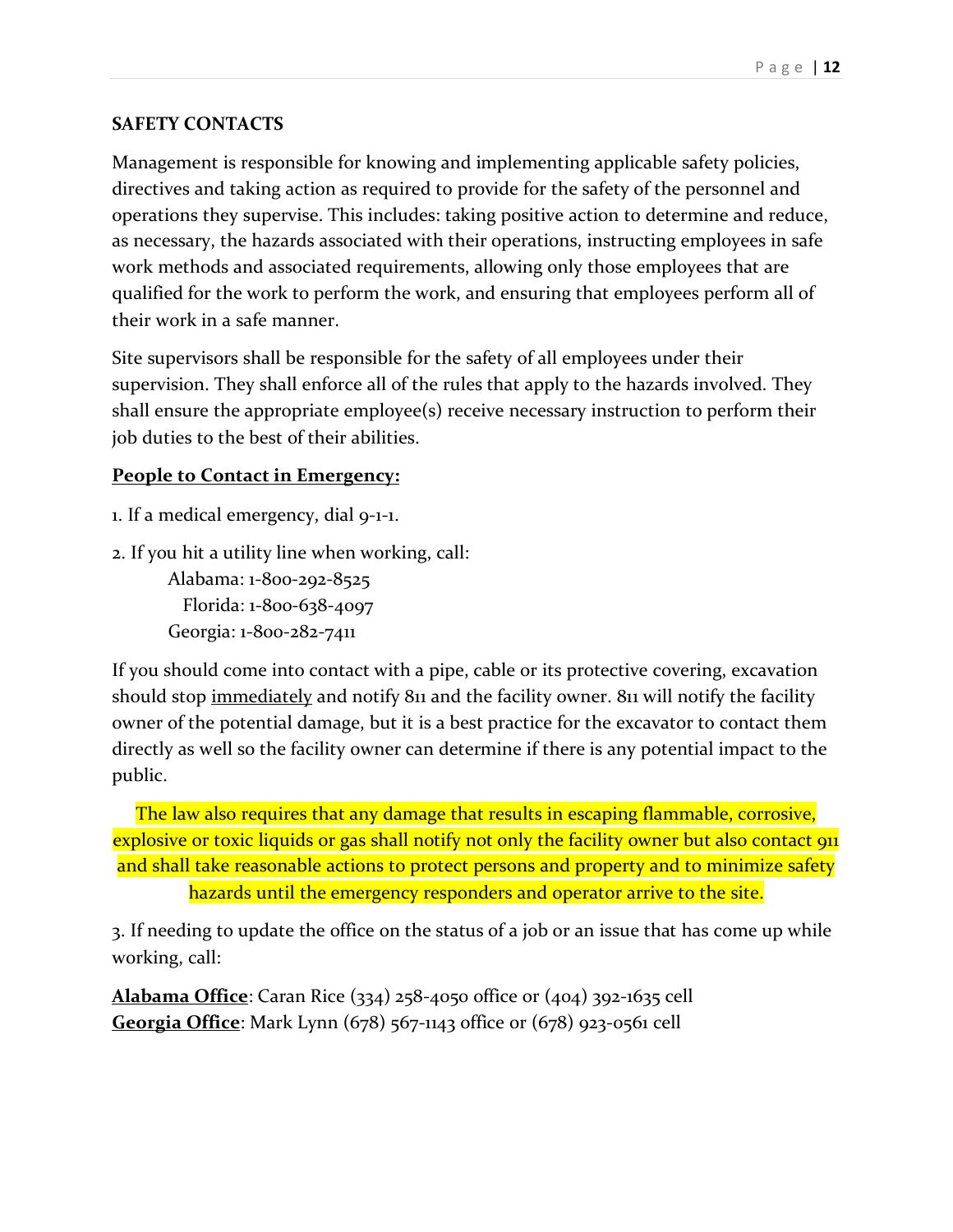#### **PROCEDURE**

Energy Maintenance and Management, Inc. provides the following forums for interoffice communication as well as communication between our Energy Maintenance and Management, Inc. employees and our customers.

- Two-Way Communication between management and employees will occur on a regular basis through one of the following:
	- o Written notice
	- o Phone Call
	- o E-Mail
	- o Newsletters
- Governing bodies will be given regular communications regarding:
	- o Training Opportunities
	- o Financial Reports
	- o Planning
	- o Policies & Procedures
	- o National & Local Information
- The majority of customer contact will come from office staff and management positions.
- When on a job site and customer interaction is necessary, employees of Energy Maintenance and Management, Inc. are to present themselves in an acceptable manner.

#### **COMPLAINT PROCEDURE**

Energy Maintenance and Management, Inc. strives to treat employees in a fair and impartial manner. The Company pledges that it will do its best to settle employee complaints and problems fairly and promptly. We ask that if you have a problem or complaint that first you try to work it out with the foreman. If this is not possible, speak with your Project Manager or the Office Manager at the Company's office. Regardless of the situation, employees should be able to openly discuss any work-related problems and concerns without fear of retaliation.

If an employee has a concern about discrimination and/or harassment, please contact your Project Manager or Office Manager to report these issues. The reporting procedures are set forth in the Company's Discrimination and Harassment Policy.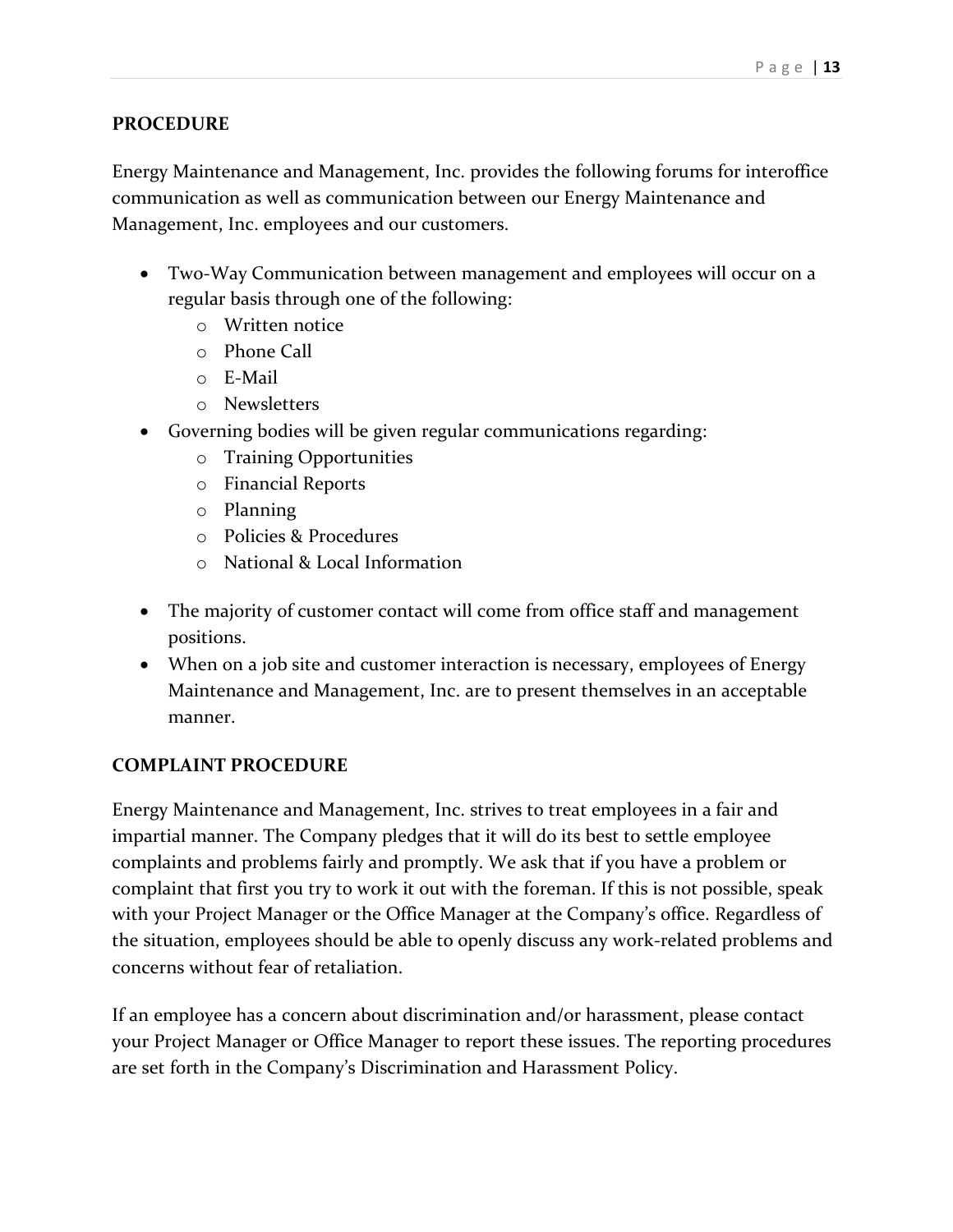#### **DISCRIMINATION AND HARASSMENT POLICY**

#### A. Discrimination and Harassment in General

Energy Maintenance and Management, Inc. strives to maintain a work environment in which employees are free from all forms of discrimination and harassment. Actions, words, jokes, or comments based upon an individual's sex, race, color, national origin, age (40 and over), religion, genetics, known disability, or any other legally protected characteristic will not be tolerated in the workplace. Violation of this discrimination and harassment policy can result in disciplinary action, up to and including termination of employment.

#### B. Sexual Harassment

Sexual harassment is prohibited by law and, for purposes of this policy, includes but is not limited to the following conduct:

1. Unwelcome verbal or physical conduct of a sexual nature when submission to the conduct is made either an explicit or implicit term or condition of employment, such as promotion, training, timekeeping, overtime assignments, or leaves of absence;

2. Unwelcome verbal or physical conduct of a sexual nature when submission to or rejection of the conduct is used as a basis for making employment decisions; or

3. Unwelcome verbal or physical conduct of a sexual nature when the conduct has the purpose or effect of substantially interfering with a reasonable individual's work performance or creating an intimidating, hostile, or offensive work environment for a reasonable employee.

#### C. Coverage

Energy Maintenance and Management, Inc. strictly prohibits any employee, including supervisors and managers, or any nonemployee, including customers, visitors, and independent contractors, from participating in discrimination and harassment during work hours, during business involving the Company, while on Company property, or at Company-sponsored events.

Management at all levels of the Company is responsible for preventing discrimination and harassment in the workplace. This responsibility includes immediately reporting conduct by anyone, whether a co-worker, supervisor, manager, or nonemployee, that may constitute discrimination or harassment, even if the conduct was sanctioned and regardless of how awareness of the conduct was gained.

D. Complaint Procedure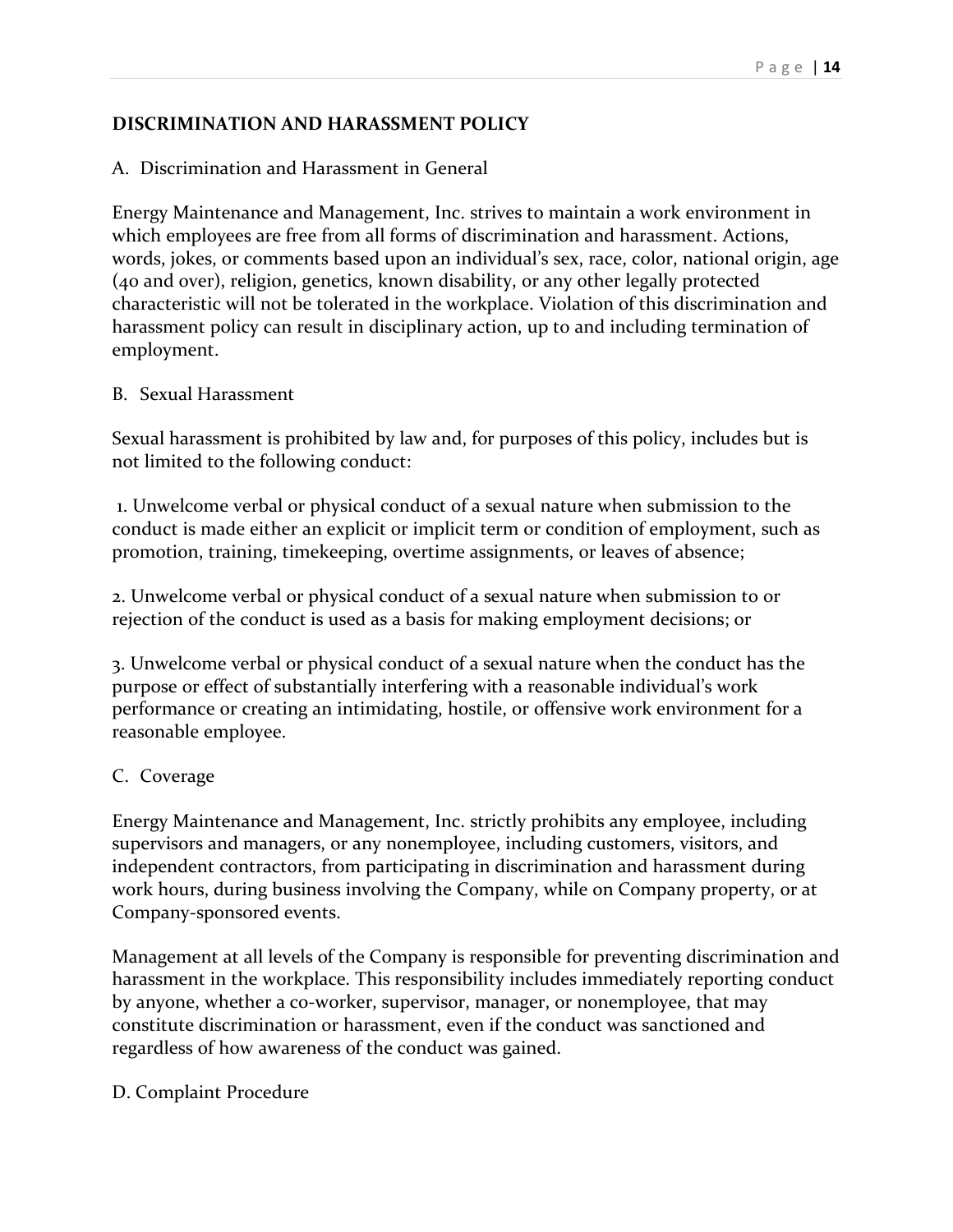#### 1. Complaint Reporting

a. Any employee who believes that he/she has been subjected to discrimination or harassment by anyone is encouraged, but not required, to promptly tell that person that the conduct is unwelcome and ask the person to stop the conduct. A person who receives such a request must immediately comply with it and must not retaliate against the employee for rejecting the conduct.

b. If you have a complaint of discrimination or harassment, immediately bring it to the attention of the President or Vice President.

2. Investigation and Resolution

a. After notification of the complaint, an investigation by one of the above listed officials, or their designees, will immediately be initiated to gather all the facts about the complaint.

b. During the investigation, it may be necessary to suspend the accused, with or without pay.

c. After the investigation has been completed, a determination will be made by an appropriate member of management regarding the resolution of the complaint. The employment history of the accused and any similar complaints of prior unlawful discrimination and/or harassment will be taken into consideration. If warranted, disciplinary action, up to and including termination, will be imposed. Other appropriate actions may also be taken to correct problems caused by the conduct.

#### 3. Confidentiality

All complaints will be handled as confidentially as possible

#### D. Retaliation

Retaliation against employees who bring discrimination or harassment charges or assist in investigating charges is prohibited. Energy Maintenance and Management, Inc. also prohibits retaliation against any other employee of Energy Maintenance and Management, Inc. who is a relative or significant other of an employee who has brought discrimination or harassment charges or who has assisted in investigating such charges. Retaliation in violation of this policy may result in disciplinary action, up to and including termination of employment. Any employee bringing a complaint of discrimination or harassment or assisting in the investigation of such a complaint will not be adversely affected in terms and conditions of employment nor discriminated against or discharged as a result of reporting the complaint.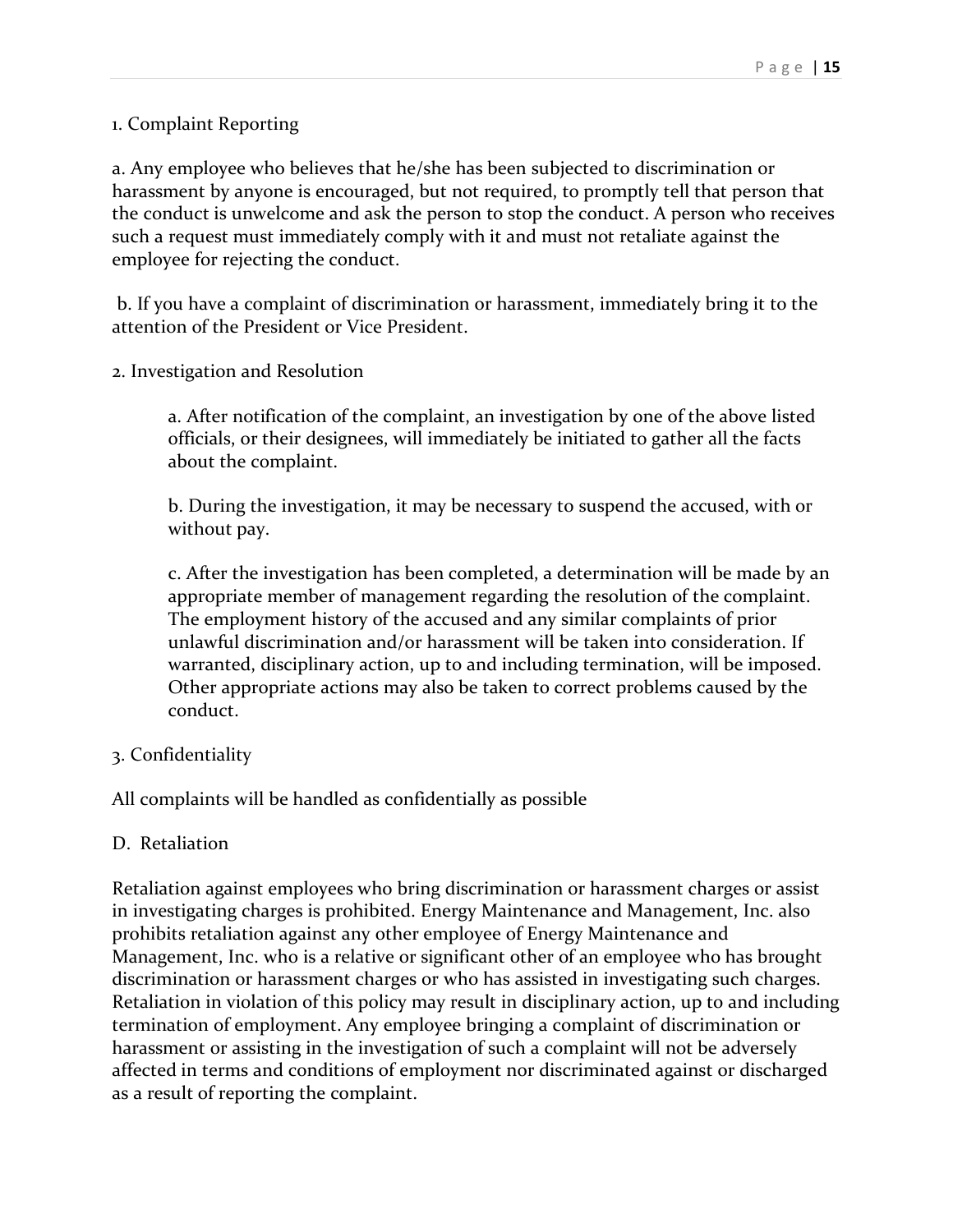#### **DISCIPLINARY PROGRAM**

Energy Maintenance and Management, Inc. hereby implements the following disciplinary procedures for employees who do not abide by the company safety policies. These rules will be enforced and actions will be taken if the safety criteria are not followed by any Energy Maintenance and Management, Inc. employee including, but not limited to: supervisors, foremen, climbers, electricians, helpers, office personnel, groundsmen, and any other person employed by Energy Maintenance and Management, Inc.

#### **Energy Maintenance and Management, Inc.'s Safety Policy:**

- Complies with the Z133.1 & OSHA guidelines
- Complies with the Safety Program taught weekly
- Complies with the following:
	- o Ultimately, everyone is responsible for their own safety, and the safety of those around them
	- o Employees must have a conscience and positive attitude towards safety
	- o Employees must always think safety and precaution when assessing a job
	- o Employees must NEVER begin work without a site inspection. The foreman will determine job briefing before starting work so activities are clear for everyone
	- o Employees must always be conscience of potential hazards
	- o Employees must always be AWARE and ALERT of surroundings, people and objects above and below, near and far
	- o Employees must communicate effectively with others (be a good listener)
	- o Employees must wear Personal Protective Equipment (eye/hearing/body protection-boots, hard hats, glasses, proper clothes, etc.)
	- o Employees must be trained in Emergency Response as it pertains to our line of work and hazards we are exposed to on a regular basis
	- o Employees must be aware and comply with all OSHA and ANSI Safety standards
	- o Employees must operate equipment in a safe manner according to the equipment safety specifications
	- o All vehicles must be equipped with all necessary safety gear such as first aid, traffic control items, personal protective equipment, etc.
	- o Any other general safety measures that avoid putting someone in harm's way should be taken to avoid any and all accidents
- Energy Maintenance and Management, Inc. has a (4) strikes "you're out" policy in most cases. All employees, including all levels of management, are held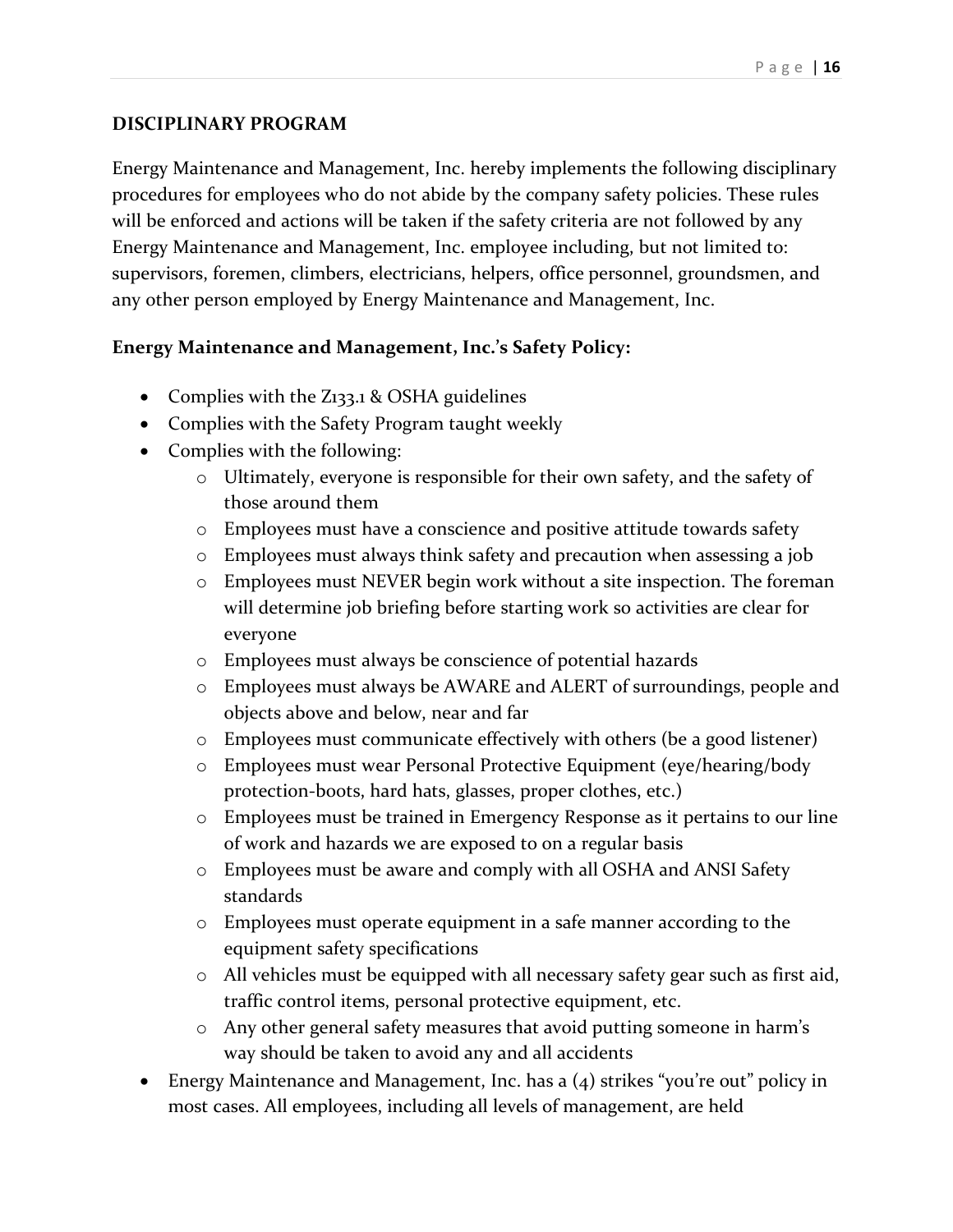accountable for obeying site safety and health rules. The following four step disciplinary policy will be applied to everyone by the appropriate level of supervisor:

- o Oral warning
- o Written reprimand to be filled in office and is valid for a 6 month period
- o Two-day suspension from work-unpaid beginning the day after the offense
- o Immediate dismissal from Energy Maintenance and Management, Inc.
- Immediate dismissal is at the discretion of management and will always occur with drug or alcohol use, theft, lack of harness use, inappropriate or disorderly conduct with peers, management or customers, any other action deemed unfit by management, or at-will.
- The project manager, project superintendent and/or foreman of the job is responsible for bringing up wrong doings to the head of Energy Maintenance and Management, Inc. The person over that job then has firing authority and can fire on-the-spot if necessary.
- A safety violation is: not following verbal or written safety procedures, guidelines, rules, horse play, failure to wear proper PPE, abuse of selected PPE, etc.
- When a safety violation notice has been issued, the following procedure should occur:
	- o Meet with the employee(s) to discuss the infraction
	- o Inform the individual(s) of the rule or procedure that was violated
	- o Corrective action to be taken (warning, write-up, or termination)
- The following is a list of the conduct that may result in immediate termination without prior warning. This list is not all inclusive. The Company retains the right to immediately dismiss any employee.
	- o Supplying false or misleading information of a material nature when applying for employment or any time during employment, falsifying Company records, reports, work records, time records or the work or time records of other employees, or providing false information during any Company investigation;
	- o Theft, misappropriation or inappropriate removal or possession of Company or employee property;
	- o Using firearms, dangerous or deadly weapons or explosives in an unsafe manner on Company premises or while off Company premises conducting Company business;
	- $\circ$  Reporting for work under the influence of intoxicants or drugs, drinking alcoholic beverages, using or possessing alcohol, illegal drugs or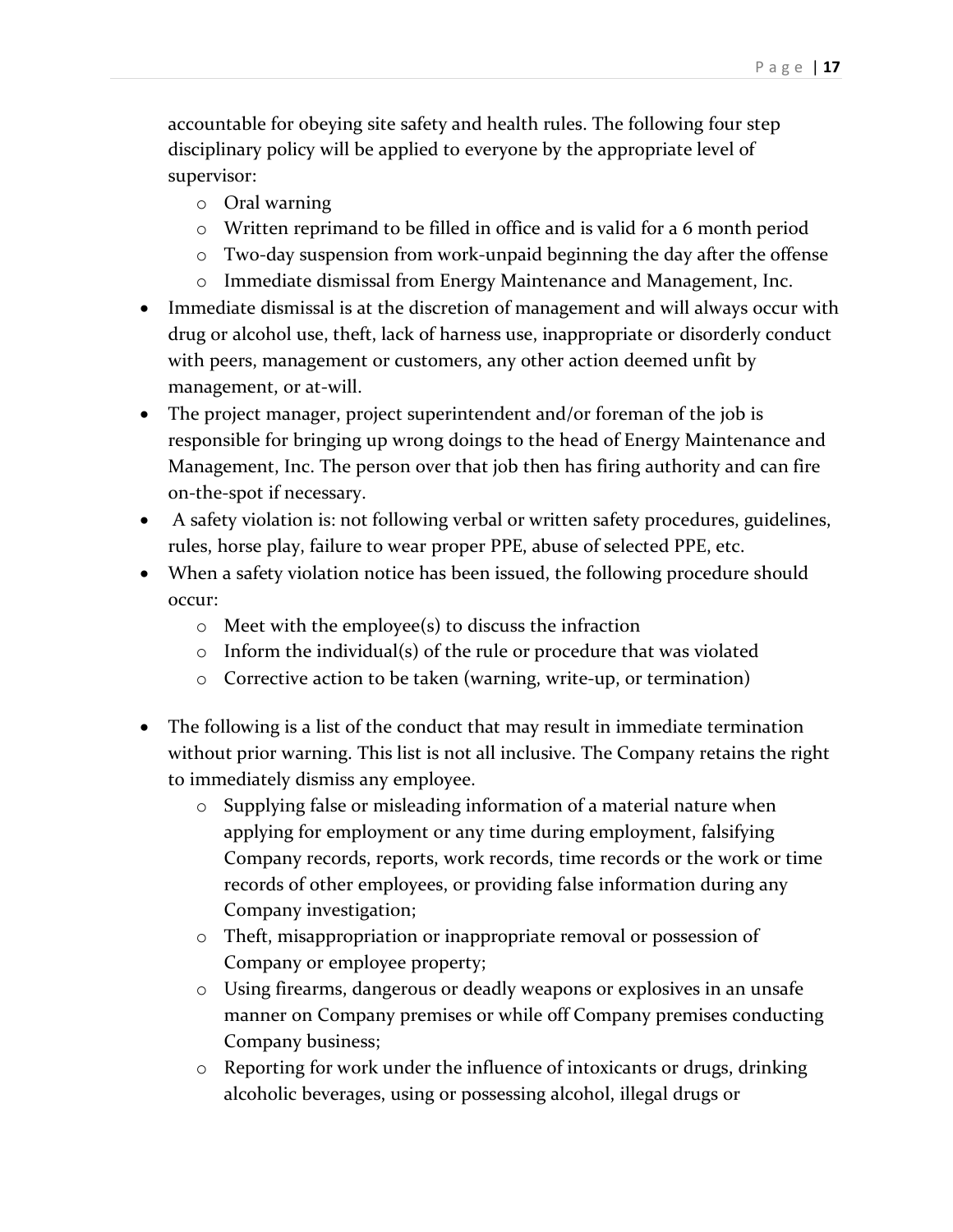prescription drugs not prescribed to the employee either during working hours or during breaks, either on or off Company premises, or reporting to work in a physical condition which makes it unsafe for the Company or the employee;

- o Refusing to submit to a drug and alcohol testing at the request of the Company;
- o There is to be no vaping (both non-nicotine and nicotine products) or other use of tobacco products (including, but not limited to, cigarettes, pipes, cigars, snuff, or chewing tobacco) in any part of the Company building or any Company vehicles or machinery owned, leased or rented by the Company;
- o Refusing to obey a direct order of a supervisor, being insubordinate or disobedient, or making inappropriate threats to any person;
- o Disrespectful, disorderly, immoral, indecent, immature or other inappropriate conduct; gambling, assault, battery or fighting on Company premises or job site or while conducting Company business; coercion, intimidation or threats of any kind against coworkers or customers; using vulgarity or failing to give a high degree of service and courtesy to any customer;
- o Abusing or defacing Company property or property of other Contractors or customers, stealing, immoral conduct or any act on Company premises intended to destroy property or inflict bodily injury;
- o Intentional or negligent damage to the Company, its property, its employees or its employees' property;
- o Soliciting persons for immoral purposes or the aiding and/or abetting of the same;
- o Offering or taking a bribe of any kind in connection with work;
- o Interfering with and or hindering of work schedules, failure or refusal to do assigned work or to follow standard work procedures;
- o Failure to perform job or work assignments satisfactorily, safely and efficiently;
- o Sleeping on duty;
- o Excessive absenteeism and tardiness;
- o Failure to report to work;
- o Failure to observe established fire, safety, civil defense rules or common safety practices, participating in or originating practical jokes, pranks or horseplay which might endanger the safety of others or Company property, failure to report promptly any job-related accidents;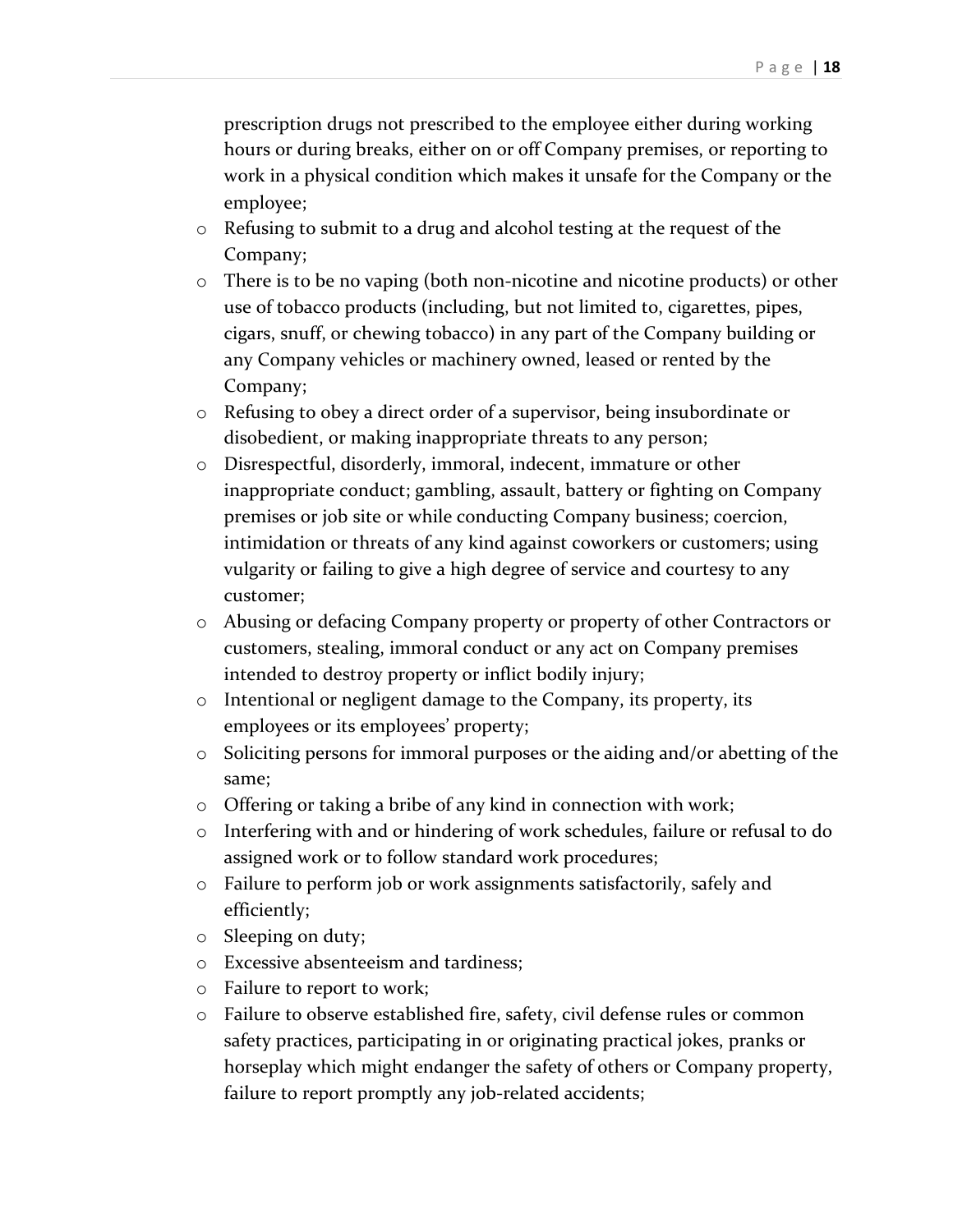- o Creating or contributing to an unsanitary or unsafe condition;
- o Sabotage;
- o Harassment, including but not limited to sexual harassment and other forms of unlawful discrimination;
- o Unauthorized disclosure of Company business secrets, personnel information or confidential information.

The above-mentioned rule violations are only examples of offenses which could result in discharge. Other situation of similar nature may arise, and they may also result in discharge or other appropriate discipline. The Company retains the right to impose any discipline, including termination, for any offense, even a first offense.

Any employee who is suspected of violating a rule for which the penalty could be immediate discharge may be suspended without pay pending an investigation. Neither vacation time nor bonus time may be used in lieu of pay while suspended. If found totally innocent of any offense, the Company may agree to reinstate the employee with pay. The employee shall be informed of the disciplinary action within five (5) working days after the violation is known to the Company unless notified that additional time is needed to conclude the Company's investigation.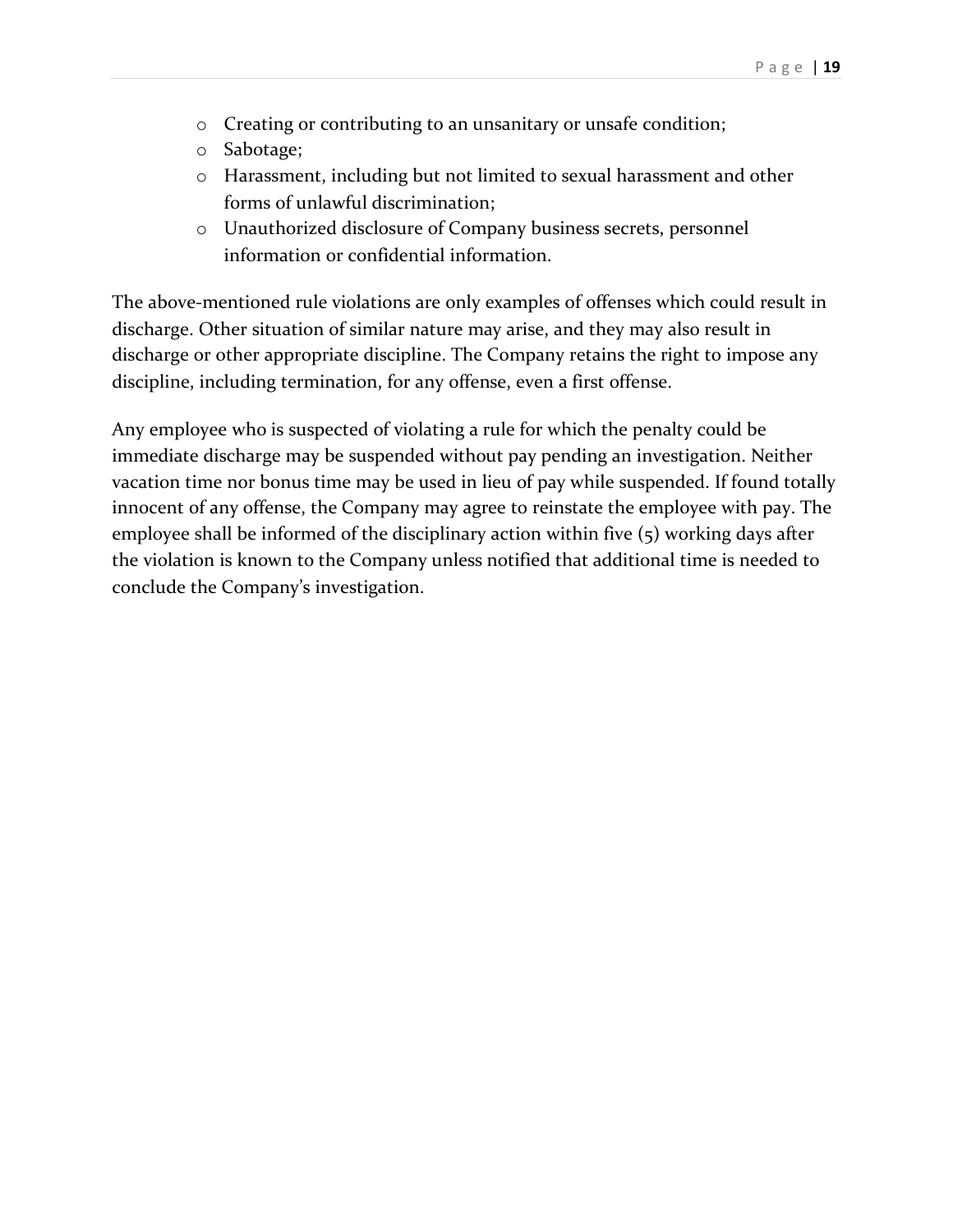#### **DRUG AND ALCOHOL POLICY**

**The Company is committed to providing a safe and healthful workplace for all employees. To accomplish this goal, employees are required to report to work in an appropriate mental and physical condition to perform their jobs in a satisfactory manner. All questions concerning this policy or related to the Company's position on drug and alcohol use should be directed to the Company's Safety Director: Caran Rice 334-258-4050 or energymaint@live.com ATTN: CARAN**

- Energy Maintenance and Management, Inc. is a drug-free workplace and has a **zero tolerance** policy.
- There is to be NO alcohol or illegal substances on our premises or in our property at any times. This means stopping at the gas station to get a 6-pack (even if never opened), is a firing offense.
- There is a testing component for all of our employees.
- Energy Maintenance and Management, Inc. insists it is their employees' responsibility to be free from impairment while on duty.
- Employees of Energy Maintenance and Management, Inc. are subject to drug and alcohol screenings: pre-employment, periodically during employment, and postaccident.
- In accordance with DOT Rule 49 CFR:

Mark Lynn, President of Energy Maintenance and Management, Inc., acts as a Designated Employer Representative (DER) for this company. In this role, he is responsible for exercising his authority to remove an employee from safety sensitive functions if they do not pass the drug or alcohol test given.

- Urine, Hair, and/or Breathalyzer Tests will be given
- Specimen validity testing is the evaluation of the specimen to determine if it is consistent with normal human urine. The purpose of validity testing is to determine whether certain adulterants or foreign substances were added to urine, if the urine was diluted, or if the specimen was substituted.
- As an employee, you have refused to take a drug test if you:
	- o Fail to appear for any test within a reasonable amount of time, as determine by the employer, consistent with applicable DOT agency regulations, after being directed to do so by the employer. This includes the failure of an employee (including an owner-operator) to appear for a test when called.
	- o Fail to remain at the testing site until the testing process is complete; provided, that an employee who leaves the testing site before the testing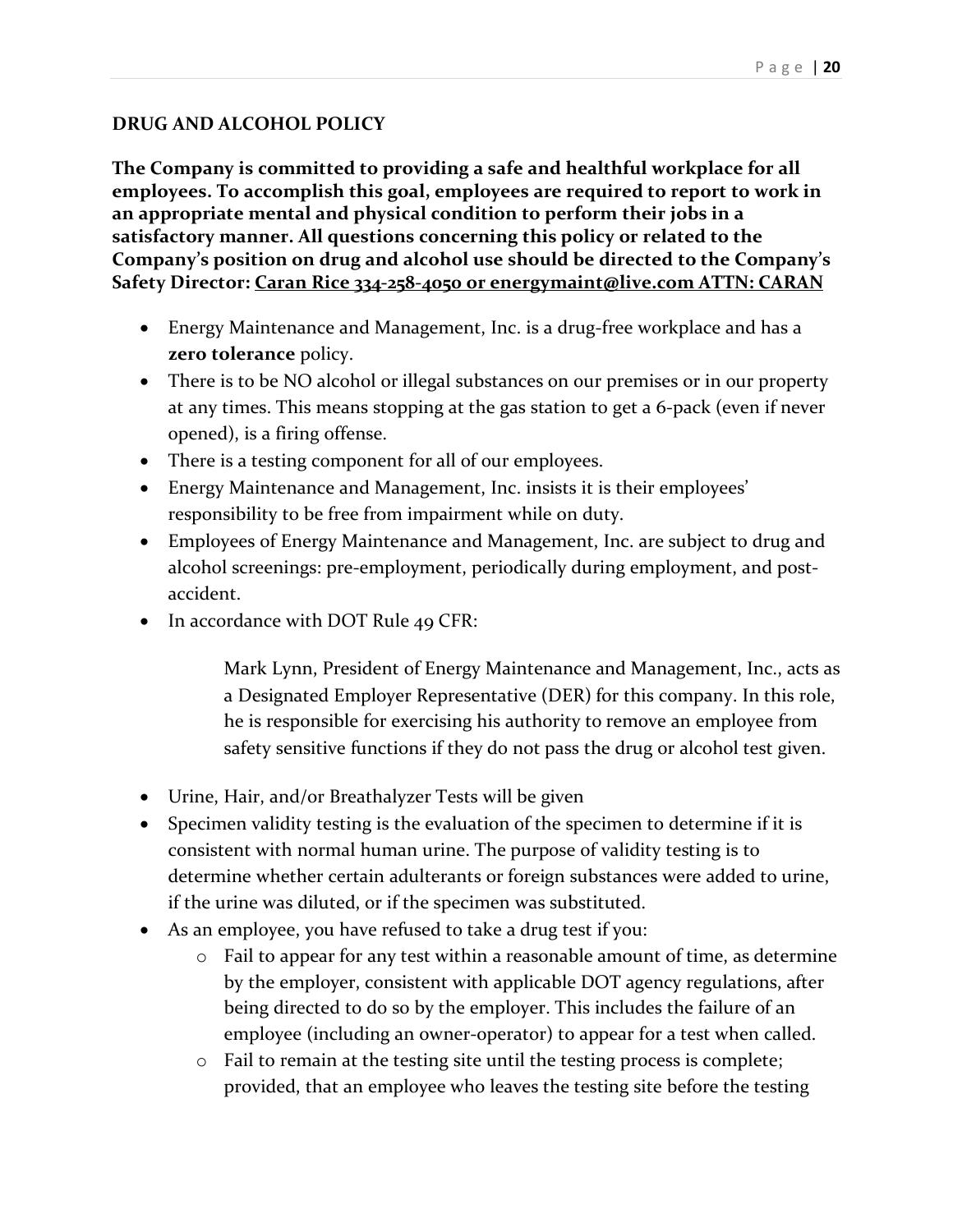process commences for a pre-employment test is not deemed to have refused to test

- o Fail to provide a urine specimen for any drug test required by this part or DOT agency regulations; provided, that an employee who does not provide a urine specimen because he or she has left the testing site before the testing process commences for a pre-employment test is not deemed to have refused to test
- o In the case of a directly observed or monitored collection in a drug test, fail to permit the observation or monitoring of your provision of a specimen
- o Fail to provide a sufficient amount of urine when directed, and it has been determined, through a required medical evaluation, that there was no adequate medical explanation for the failure
- o Fail or decline to take an additional drug test the employer or collector has directed you to take
- o Fail to undergo a medical exam or evaluation, as directed. In the case of a pre-employment drug test, the employee is deemed to have refused to test on this basis only if the pre-employment test is conducted following a contingent offer of employment.
- o Fail to cooperate with any part of the testing process (e.g. refuse to empty pockets when directed by the collector, behave in a confrontational way that disrupts the collection process, fail to wash hands after being directed to do so by the collector).
- o For an observed collection, fail to follow the observer's instructions to raise your clothing above the waist, lower clothing and underpants, and to turn around to permit the observer to determine if you have any type of prosthetic or other device that could be used to interfere with the collection process.
- o Possess or wear a prosthetic or other device that could be used to interfere with the collection process
- o Admit to the collector that you adulterated or substituted the specimen
- As an employee, if you refuse to take a drug test, you incur the consequences specified under DOT agency regulations for a violation of those DOT agency regulations.
- Detailed records of these screenings are kept detailing compliance.
- Because Energy Maintenance and Management, Inc. is a certified Drug-Free Workplace in the state of Georgia, we receive discounts on Worker's Compensation Insurance.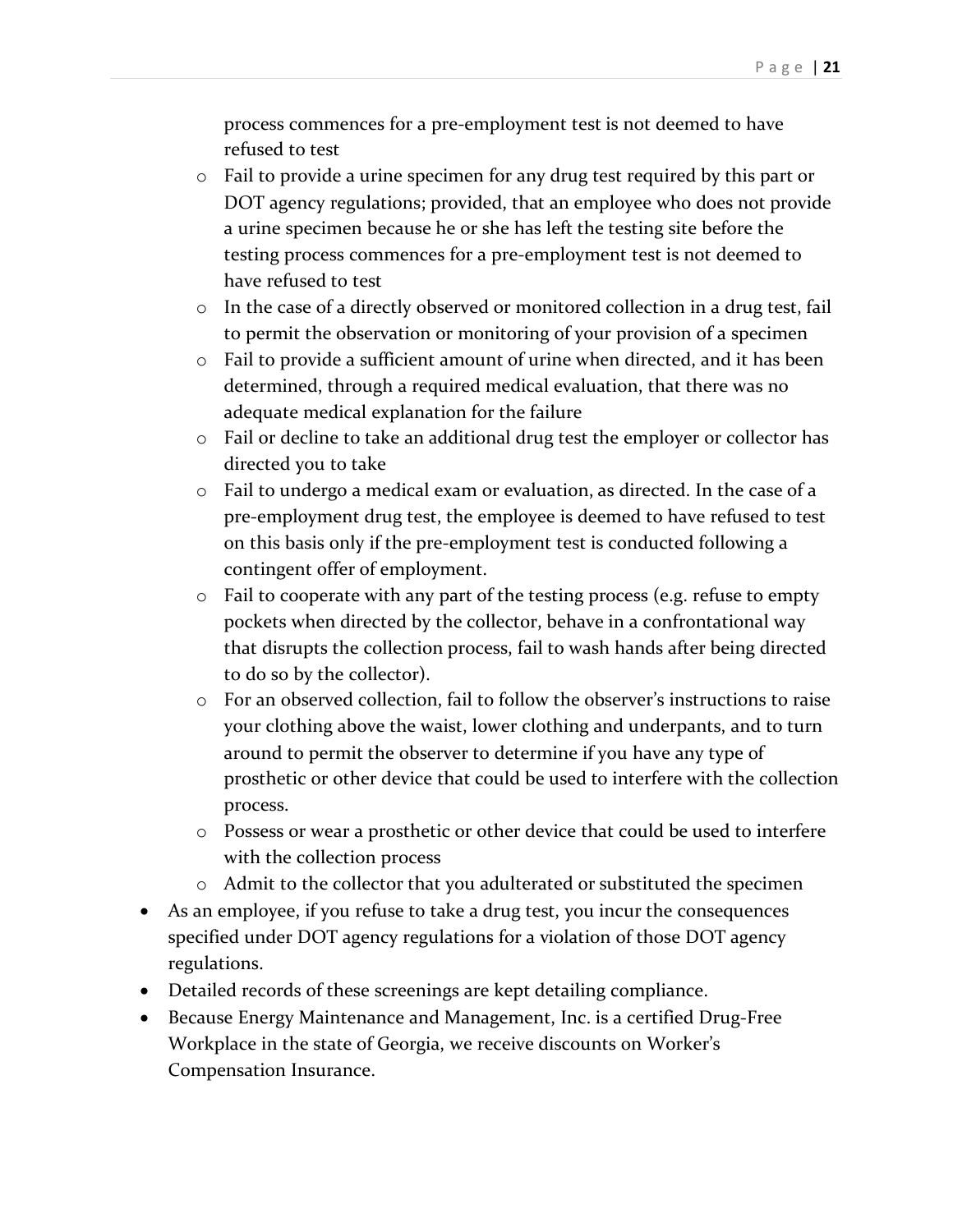**Drug-Free Work Environment** – The Company insists upon a safe, drug-free work environment for the benefit and wellbeing of all employees. Except as provided below, the consumption of alcohol by employees at any time on Company property or while on Company business is prohibited. The possession, use, manufacture, distribution, dispensation, sale or purchase of illegal drugs, controlled substances or other intoxicants by employees at any time on Company property or while on Company business is prohibited. Employees must not report for duty, be on Company property, in Company vehicles, or on Company business with any illegal drugs, or their metabolites, or alcohol in their bodies.

**Alcohol** –The consumption or possession of alcoholic beverages on Company property, in Company vehicles, or while on Company business is a violation of this policy.

**Drug Paraphernalia** – It shall be a violation of this policy for any employee to use or possess drug paraphernalia on Company property, in Company owned vehicles, or while on Company business. Drug paraphernalia includes pipes, bongs, rolling papers, and other items used in the ingestion or consumption of illegal drugs.

**Prescription or Over-the-Counter Medications** – No prescription drugs shall be brought onto Company property or possessed by an employee while on Company business for whom the drug is not currently prescribed by a licensed medical practitioner. Employees shall use prescription medications only in the manner, combination, and quantity prescribed. If an employee has any question or concern as to his/her ability to safely and efficiently perform his or her job while taking prescription drugs or other medications (over-the-counter), the employee shall report the use of that drug or medication to the Company's Safety Director, who will in turn have the employee contact their physician for a determination of the ability of the employee to work while using that drug. In this case, an employee may continue to work even while taking the prescription drug or other medication, if the Physician has determined that the employee does not pose a threat to his or her own safety, or the safety of co-workers and that the employee's job performance will not be significantly affected by the prescription. Otherwise, the employee may be required to take a leave of absence or comply with other appropriate actions as determined by the Company. An acceptable physician's evaluation and release will be required before an employee will be permitted to return to work. Failure to report a prescription drug that does have an effect on the employee's ability to perform his or her job so that a determination of fitness to work can be made is a violation of this policy.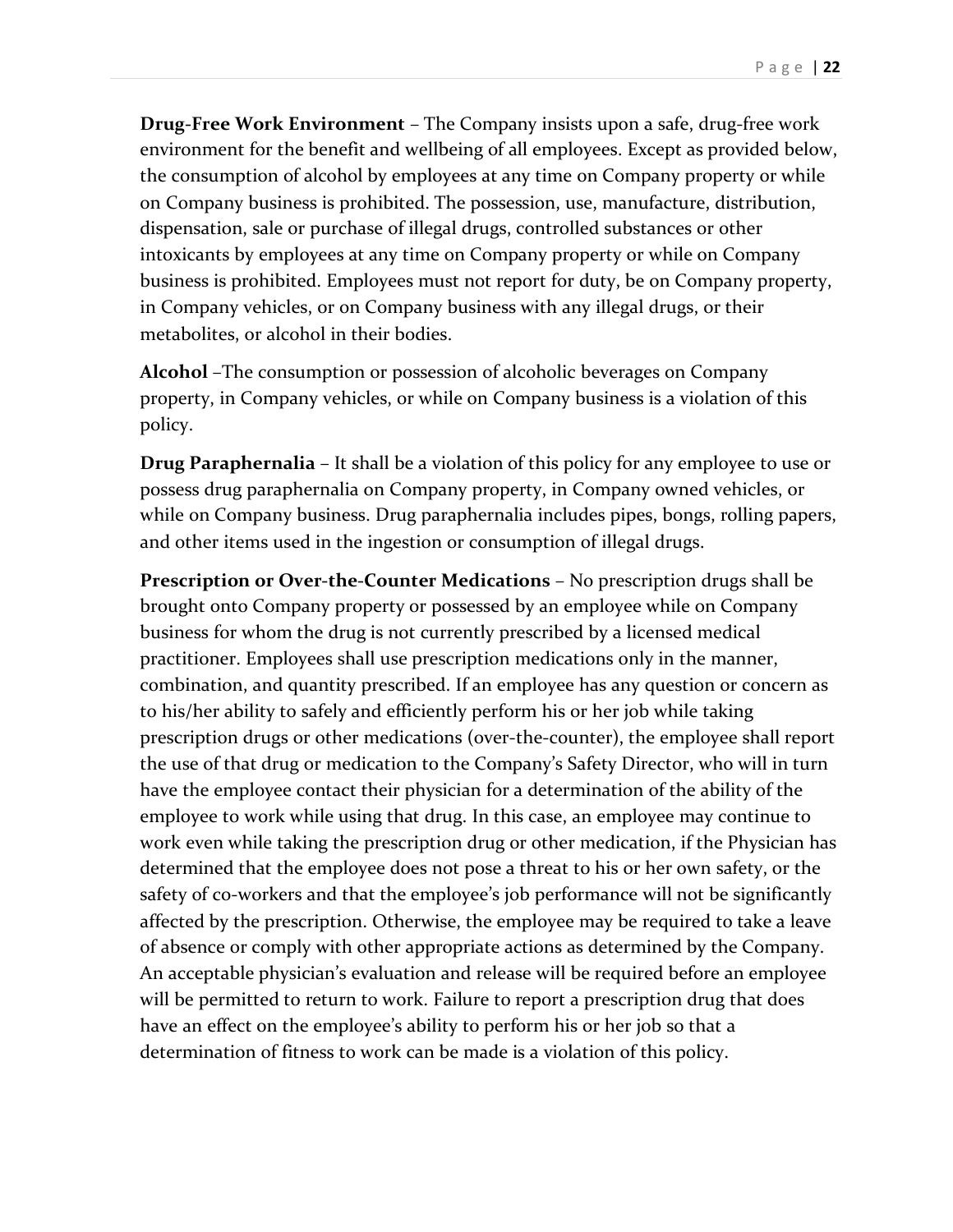#### **Drug and Alcohol Testing Programs**

A. **Pre-employment Drug Testing** – The Company requires that every newly hired employee be free of intoxicating beverages, illegal drugs, controlled substances, other intoxicants and unauthorized prescription medications. All offers of employment are conditioned upon and subject to the applicant passing a urine test and/or other appropriate test for alcohol and drug use. Any offer of employment made to an applicant shall be withdrawn from any applicant who refuses to submit to the alcohol and drug test or who fails to pass the alcohol and drug use test, except when such use is for bona fide medical reasons and under the direction of a licensed physician or dentist. The applicant shall not be considered for future employment with the Company for a period of twelve (12) months from the date the offer of employment is withdrawn.

B. **Reasonable Suspicion Drug and Alcohol Testing** – Each employee shall be tested for alcohol and drug use when there is reasonable cause to believe the employee is under the influence of intoxicating beverages, illegal drugs, controlled substances, other intoxicants, or unauthorized prescription medications (i.e., observed behavior, involvement in an on-the-job accident or incident, chronic absenteeism and tardiness, unusual or abnormal conduct, or possession of intoxicating beverages, illegal drugs, controlled substances, other intoxicants or unauthorized prescription medications). When the Company has a reasonable suspicion that an employee is, or may be, impaired or affected on the job by alcohol or illegal drugs and when the Company has reasonable suspicion that alcohol or illegal drugs are, or may be, in an employee's bodily system in violation of this policy, an employee will be required to submit to an alcohol and drug screen test immediately upon demand by the Company. Any employee testing positive for illegal drugs or alcohol will be in violation of this policy. Refusal to provide a urine or breath sample under such circumstances will also be a violation of this policy.

C. **Alcohol/Drug Screening Following Accidents or Injuries** – Employees involved in accidents or injuries while on Company property or while engaged in Company business may be required to submit to alcohol and drug screen tests, unless the employee's actions can be completely discounted as a factor to the accident. Any employee testing positive for illegal drugs or alcohol will be in violation of this policy. Refusal to provide a urine or breath sample under such circumstances will also be a violation of this policy.

D. **Random Testing** – Any employee may be subject to a random alcohol and drug test on a periodic basis. Employees will not be required to submit to a random testing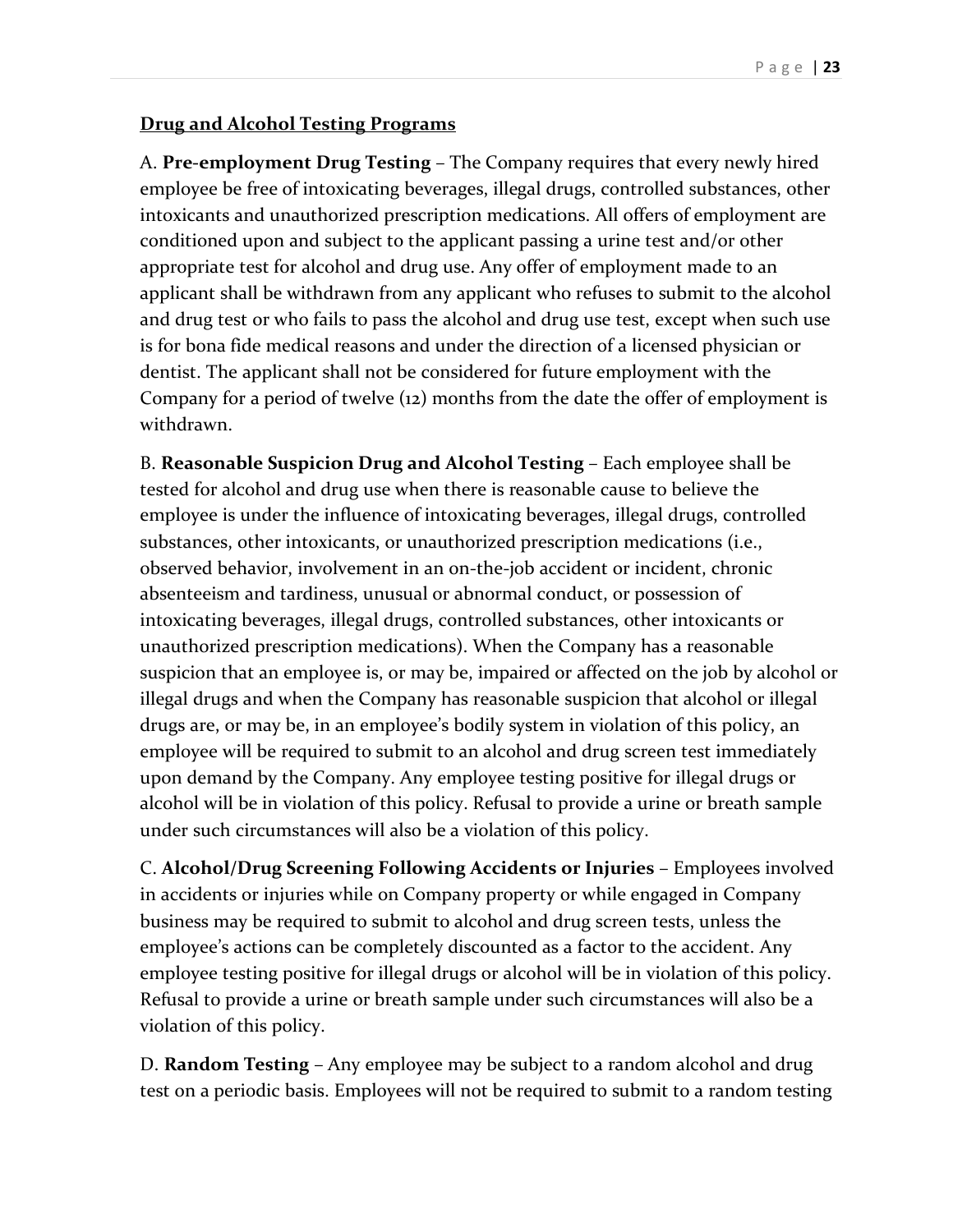more frequently than four times per year. Only a limited number of employees will be selected for random testing when such testing is conducted. Employees will be selected for random testing based upon neutral selection criteria.

**Alcohol Testing** – A positive test for alcohol for employees is defined as a test where the level of alcohol in the body is at or above the legal limit as defined by the United States Department of Transportation in 49 CFR Part 40.

**Falsification** – It shall be a violation of this policy for any employee to provide false information in connection with a urine or breath sample administered under this policy, or to attempt to falsify test results through tampering, contamination, adulteration, or substitution.

**Testing Laboratory and MRO** – The Company uses qualified vendors to administer its drug and alcohol testing programs. The Company also appoints Medical Review Officers (MRO) to review all drug test results. An MRO is a licensed physician with knowledge of drug abuse disorders. No laboratory result reported as "positive" will be regarded as a positive result nor will related personnel actions ensue unless the laboratory report reflects the application of a confirmatory assay method (e.g., gas chromatography/mass spectrometry), and the MRO ascertains that the laboratory positive result was not due to prescribed drug use or any other valid reason. Employees with valid positive results, as defined by the results of the drug or alcohol test and MRO review, will be in violation of this policy.

**Consent** - Applicants and employees, prior to testing, must sign an approved form consenting to the testing and consenting to the release of the test results to the Company. The Company will allow applicants and employees the opportunity, prior to testing, to confidentially list all prescription and non-prescription drugs they have used in the last thirty days and to explain the circumstances surrounding the use of such drugs.

**Positive Result** - The Company, prior to taking any action, will give all employees who test positive the opportunity to explain in writing concerning the reason for the test results or to provide any exonerative information. The Company will terminate any employee who tests positive for alcohol or drugs a second time.

**Searches** – Employees are subject to search when the Company has reasonable cause to believe that he/she is in possession or under the influence of intoxicating beverages, illegal drugs, controlled substances, other intoxicants, or unauthorized prescription medications in violation of this policy. Further employees are subject to search when the Company has reasonable cause to believe that they are using,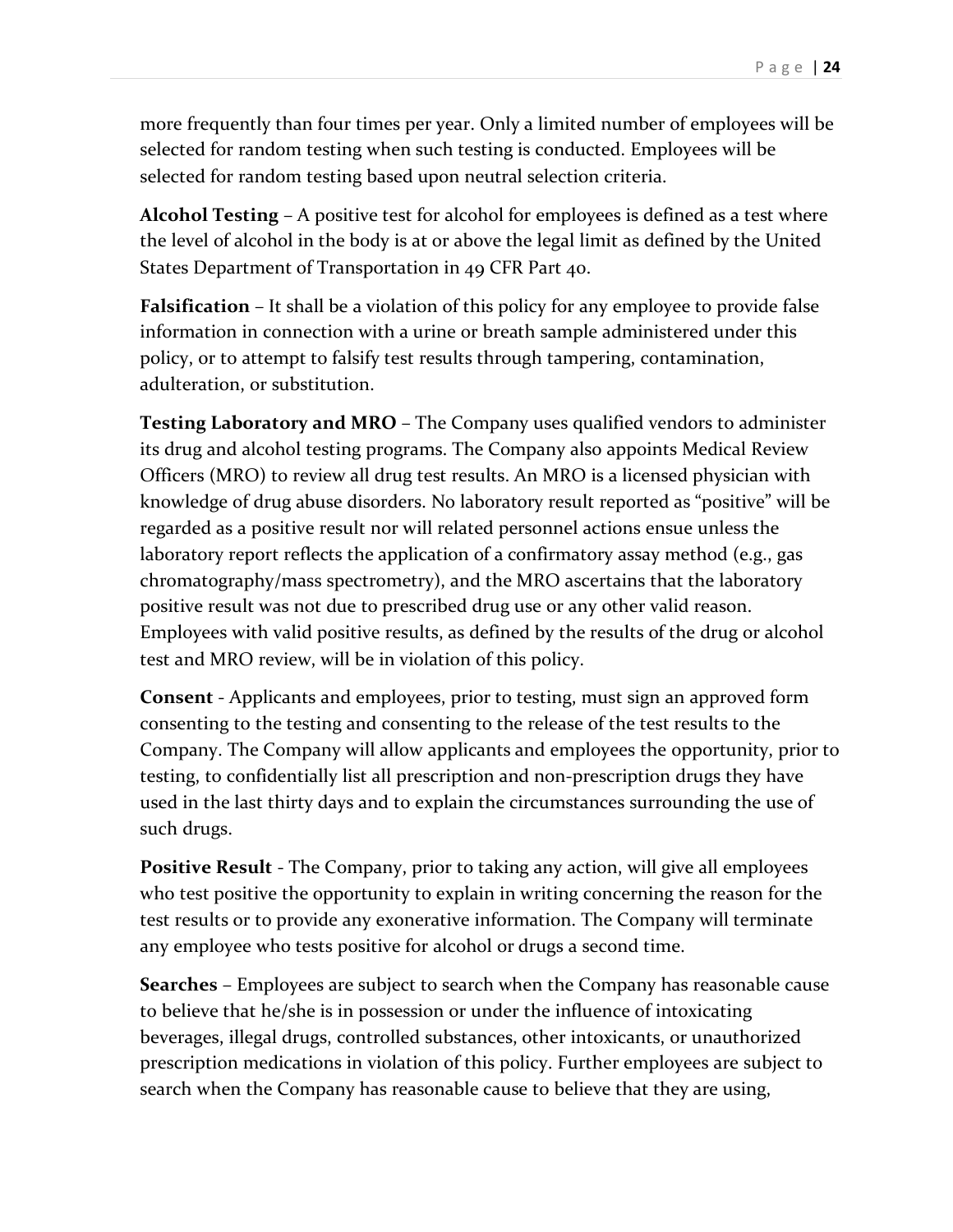manufacturing, distributing, dispensing, purchasing or selling intoxicating beverages, illegal drugs, controlled substances, other intoxicants, or unauthorized prescription medications on Company premises, or on Company business, or in a Company supplied vehicle or during work hours. If it is determined by the Company that reasonable cause exists to conduct a search, the employee may be requested to empty pockets or other containers, and the employee's locker, desk, or other Company property under the control of the employee, as well as the employee's personal effects on Company property. Any person refusing to fully cooperate with this process will be in violation of this policy.

**Company Property** – Any illegal substances found on Company property (including Company parking lots, and vehicles) or in the possession of an employee will be turned over to a law enforcement agency. The company will cooperate with law enforcement authorities in the investigation and prosecution of any criminal offense in violation of this policy.

**Self-Identification** –Any employee who feels that he or she has developed an addiction to, dependence upon, or problem with alcohol or drugs, legal or illegal, is encouraged to seek assistance by contacting the Company's Safety Director. If an employee comes forward to the Company with his/her problem prior to be asked to submit to drug and alcohol testing, and otherwise prior to the Company learning of a violation of this policy and outside of the drug and alcohol testing process, that employee will be referred to an employee assistance program, counseling, or a drug or alcohol rehabilitation program. Any costs for counseling or rehabilitation shall be borne by the employee. Employees who self-identify and desire treatment shall be put on unpaid leave as necessary for purposes of completing such treatment. Upon verification that treatment has been completed, such employees shall be entitled to return to work. However, if the Company learns of a violation of this policy, through drug or alcohol testing or otherwise, before the employee comes forward, an employee's decision to obtain treatment then will not preclude disciplinary action including termination. Each request for assistance will be treated confidentially and only those persons with a need-to-know will be made aware of the request.

**Criminal Charges** – Employees charged with or convicted of drug or alcohol offenses related or unrelated to work, including but not limited to arrests or convictions for DUI, will be in violation of this policy. Offenses unrelated to work may be deemed a violation of this policy, if in the sole discretion of the Company, it is determined that the underlying conduct may have a negative impact of the Company's reputation or is contrary to the underlying goal or purpose of this policy. Employees must notify the Company of any arrest or conviction of a criminal drug statute, including but not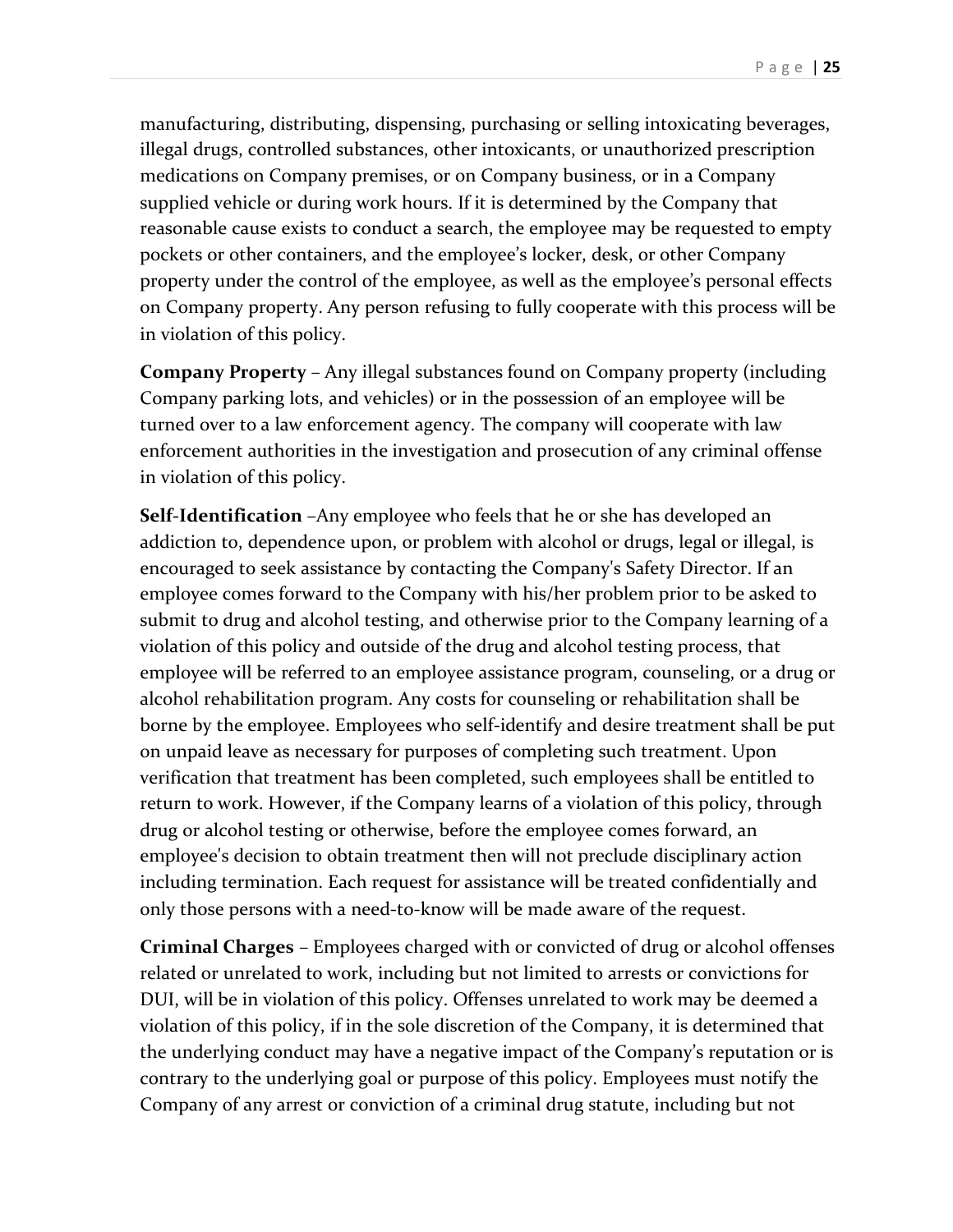limited to any arrests or convictions for DUI, within five days of the arrest or conviction. Failure to do so shall be a violation of this policy.

**Violations of This Policy** - Any employee who violates any provision of this policy will be subject to disciplinary action, up to and including discharge, even upon a first offense. The Company reserves the right to require employees that violate this policy to participate at their own expense in substance abuse treatment or rehabilitation programs acceptable to the Company, submit to random periodic testing for drugs or alcohol, or take such other steps as deemed appropriate by the Company. The Company reserves the right not to consider for re-hire any employee who was terminated for violating this policy. In addition, the Company will terminate any employee who tests positive for alcohol or drugs while undergoing treatment and/or counseling for alcohol or drug abuse, regardless of whether such treatment and counseling is voluntary or required by the Company.

**Confidentiality** – Testing information will be distributed only on a "need-to-know" basis to persons directly responsible for the initial or continued employment decisions. The testing programs of the Company will avoid, to the fullest extent possible, acts which may contribute to injuring the reputation of the tested individuals. The results of tests are to be used only for the purposes indicated above, and are not to be disseminated further without approval of the Company.

**Cost of tests** – The Company will pay for the costs of all drug and alcohol tests required under this policy.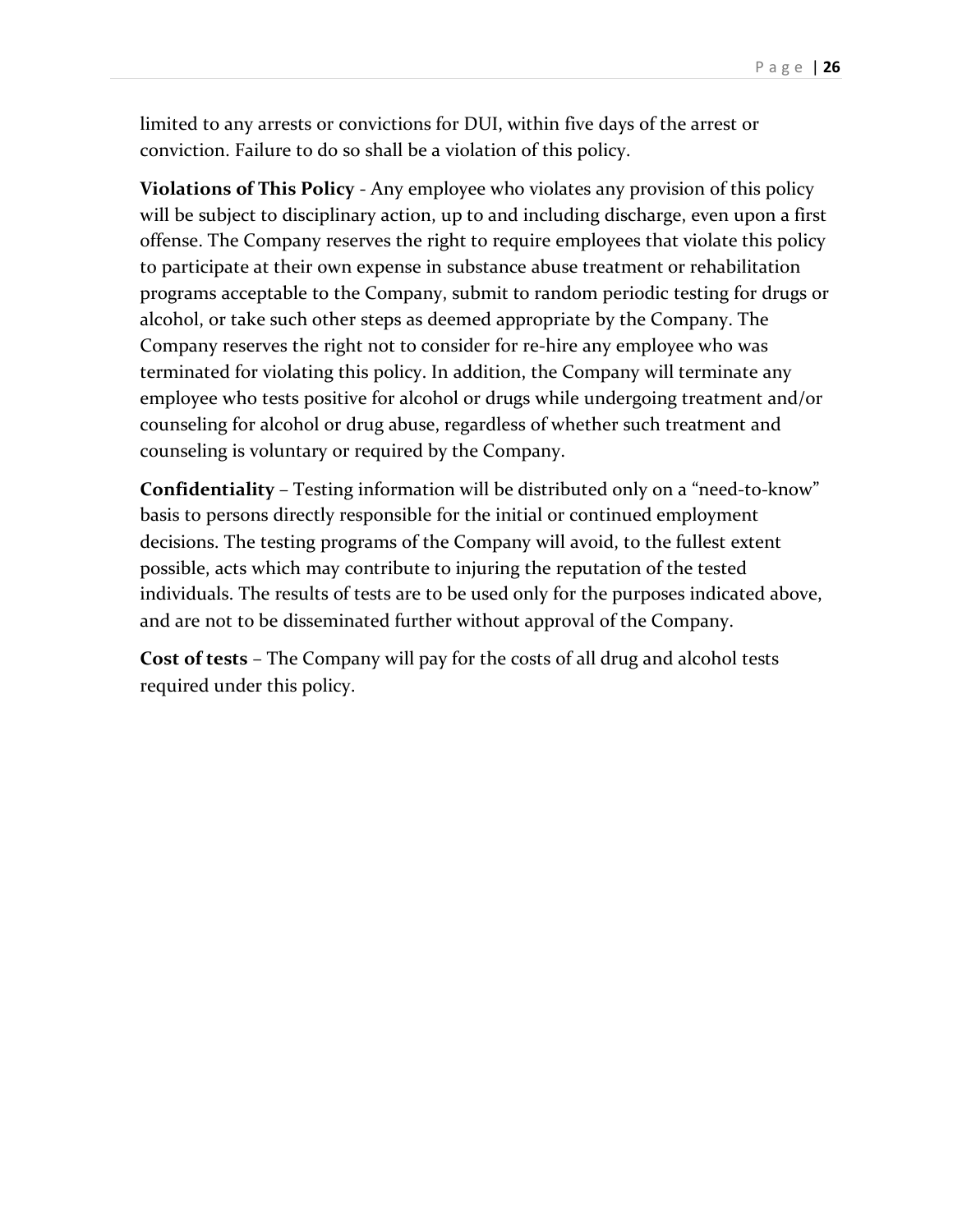#### **FIRST AID**

#### **Energy Maintenance and Management, Inc. provides First Aid Kits in every vehicle and office. We try to keep items up-to-date and stocked. Please notify office staff if materials are running low and need to be re-ordered.**

- First aid services and provisions for medical care shall be made available by Energy Maintenance and Management, Inc. for every employee covered by these regulations. Regulations prescribing specific requirements for first aid, medical attention and emergency facilities are contained in subpart D of this part.
- In the absence of an infirmary, clinic, hospital or physician that is reasonably accessible in terms of time and distance to the worksite, which is available for the treatment of injured employees, a person who has a valid certificate in first aid shall be available at the worksite to render first aid.
- First aid supplies shall be easily accessible when required. We have a first aid kit on every vehicle and in both of our office locations so they are easily accessible.
- First aid kit shall consist of appropriate items that are adequate for the environment in which they are used.
- Energy Maintenance and Management, Inc. is responsible for ensuring the availability of adequate first aid supplies, and periodically reassess the demand for supplies and adjust their inventories. For construction operations, kits should be checked before being sent out to each job, at least weekly.
- Proper equipment for prompt transportation of the injured person to a physician or hospital shall be provided.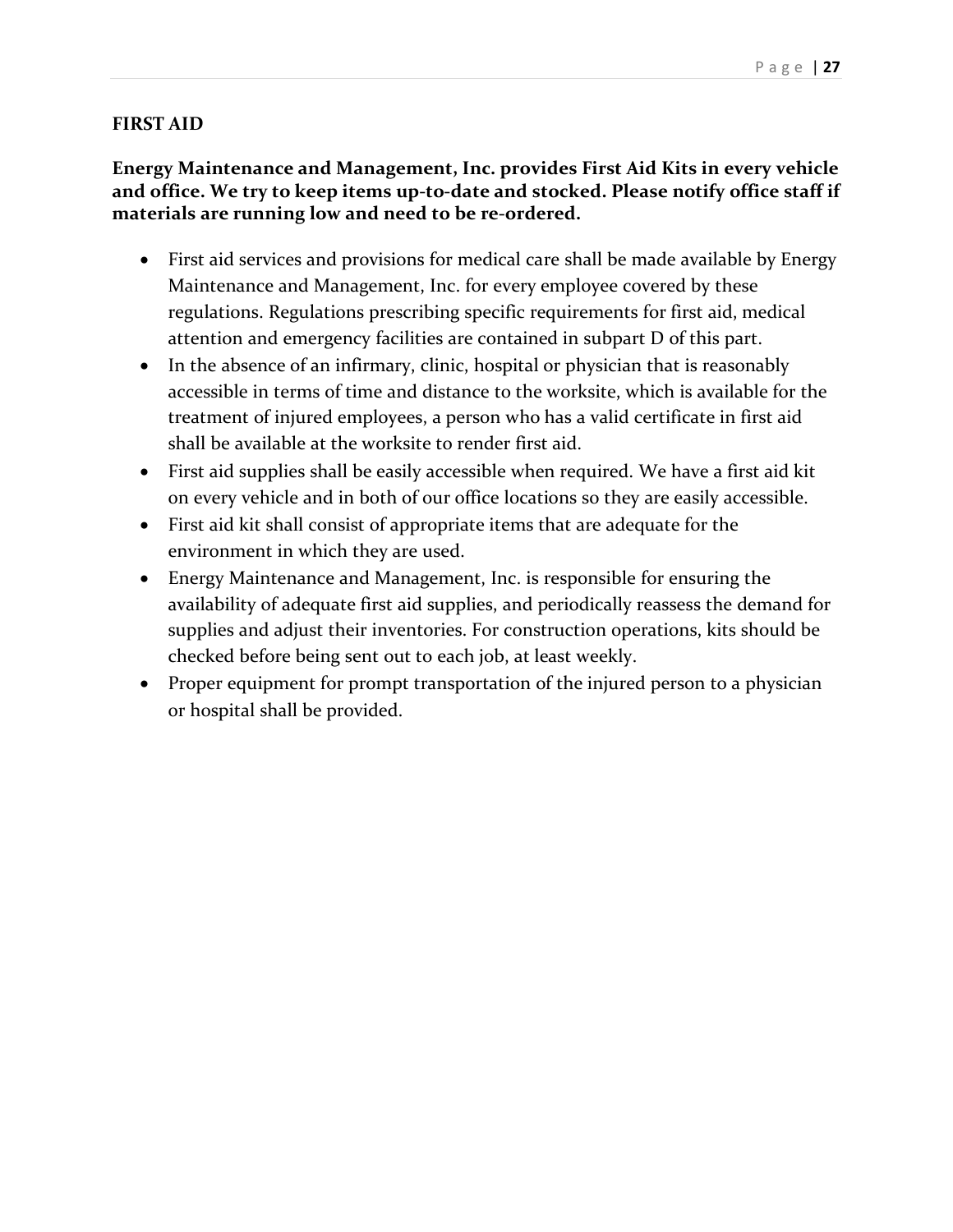#### **Fitness for Duty (FFD) Program**

#### THE REASON FOR OUR POLICY

Energy Maintenance and Management, Inc. is committed to promoting a safe and healthy environment for its employees, customers, and suppliers. Such an environment is possible only when each employee is able to perform his or her job duties in a safe, secure and effective manner and remains able to do so throughout the entire time they are working. Employees who are not fit for duty may present a safety risk to themselves and others.

#### POLICY SUMMARY

This policy outlines the responsible parties and necessary actions when an employee's fitness for duty is in question, the steps necessary to assess the employee's physical or mental capabilities, necessary follow-up, and return to work protocol.

#### POLICY STATEMENT

This policy covers only those situations in which an employee is:

- o Having observable difficulty performing his/her duties in an effective manner that is safe for the employee, their coworkers, suppliers, customers, and other bystanders.
- o Posing a serious safety threat to themselves or others

The policy prescribes the circumstances under which an employee may be referred to an independent, licensed health care evaluator for a fitness for duty evaluation should either of those situations be present.

An employee shall not be allowed to work unless he/she maintains a fitness for duty required for the safe performance of essential job functions, with or without reasonable accommodation. Each employee is required to report to work in an emotional, mental and physical condition (including free of the effects of alcohol and drugs) necessary to perform his or her job in a safe and satisfactory manner.

This policy does not apply to employees with short-term, infectious/communicable diseases (e.g. stomach bug, cold & flu). If an employee exhibits symptoms of an infectious/communicable disease, the supervisor may ask the employee to leave the workplace in order to have their symptoms evaluated by the employee's own healthcare professional at the employee's expense or to ride out the symptoms away from work to avoid passing the sickness on to others.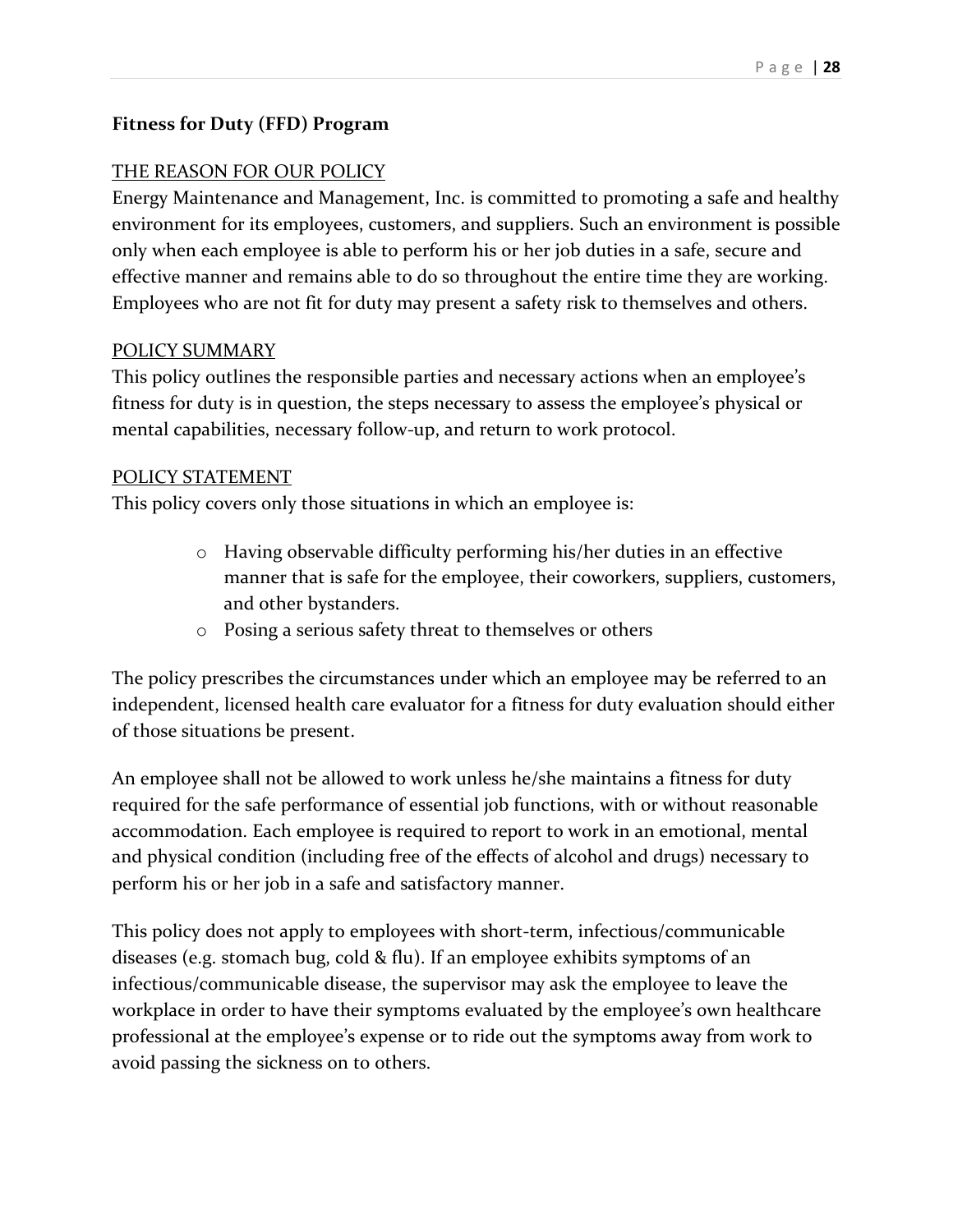A fitness for duty evaluation is designed to address behavioral changes in an employee that may pose a potential threat to self or others in the workplace. Application of this policy is not intended to substitute for company policies or procedures related to chronic performance or behavioral problems or as a substitute for discipline. Supervisors shall continue to address performance or behavioral problems through the performance appraisal process and to implement appropriate corrective or disciplinary action.

Energy Maintenance and Management, Inc. is required to comply with federal disability law. In general, the ADA prohibits:

- o Employers from requiring an employee to submit to a medical examination
- o Employer inquiries into whether an individual has a disability

However, the protections afforded to employees by the ADA are not without limits. Federal law permits Energy Maintenance and Management, Inc. to require a medical examination of an employee if the requirement for the exam is job-related, consistent with business necessity, and if Energy Maintenance and Management, Inc. has a reasonable belief that:

- o The employee's ability to perform essential job functions may be impaired by a medical condition
- o An employee may pose a direct threat (i.e. significant risk of substantial harm to the health and safety of self or others) due to a medical condition.

#### FITNESS FOR DUTY REQUIREMENTS

An employee is expected to perform essential job functions in a safe and effective manner, and to discuss with their supervisor any circumstances that may impact their ability to do so. Energy Maintenance and Management, Inc. may require professional evaluation of an employee's physical, emotional or mental capacities to determine their ability to perform essential job functions. Energy Maintenance and Management, Inc. shall protect the confidentiality of the evaluation and the results.

Employees who have the responsibility for on-call shifts must meet the fitness for duty standard during the entire on-call period.

Non-compliance with a request for a fitness for duty evaluation shall be cause for disciplinary action.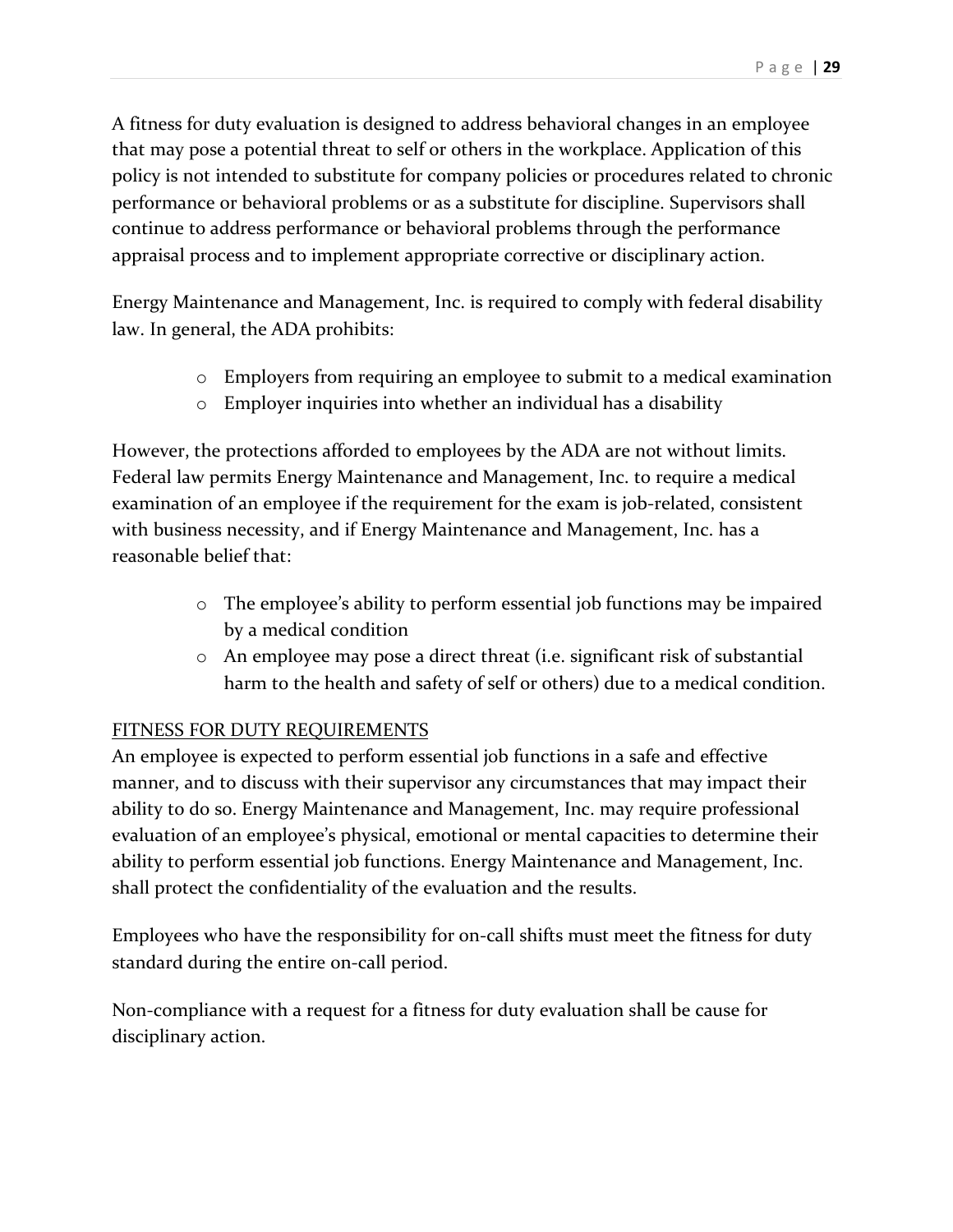Page | **30**

The employee's satisfactory work performance is the basis for continued employment. Participation in a treatment or rehabilitation program does not guarantee continued employment and ma not necessarily prevent disciplinary action for violation of Energy Maintenance and Management, Inc. policies. An employee must comply with all recommendations resulting from a fitness for duty evaluation to be allowed to return to work. Employees referred for an evaluation will be prohibited from working or appearing for work until an evaluation is completed and the employee has been approved to return to work. Compensation during this time of non-working shall be discontinued until returning to work.

As a condition of employment, both employees and applicants for employment are subject to substance screening under circumstances described in the "Drug and Alcohol" policy section of this Manual. All substance screenings will be conducted with an approved technology and lab. Use of drugs and alcohol during employment at Energy Maintenance and Management, Inc. is a reason for immediate termination of employment. Read more about our policies in that section of our manual.

Employees will be terminated for gross misconduct if they are determined to have been involved in the use, sale, distribution or manufacture of illegal drugs. Employees whose fitness-for-duty is questionable will be placed on administrative leave pending the result of their drug screening and if the test is positive, their employment will be terminated, effective immediately.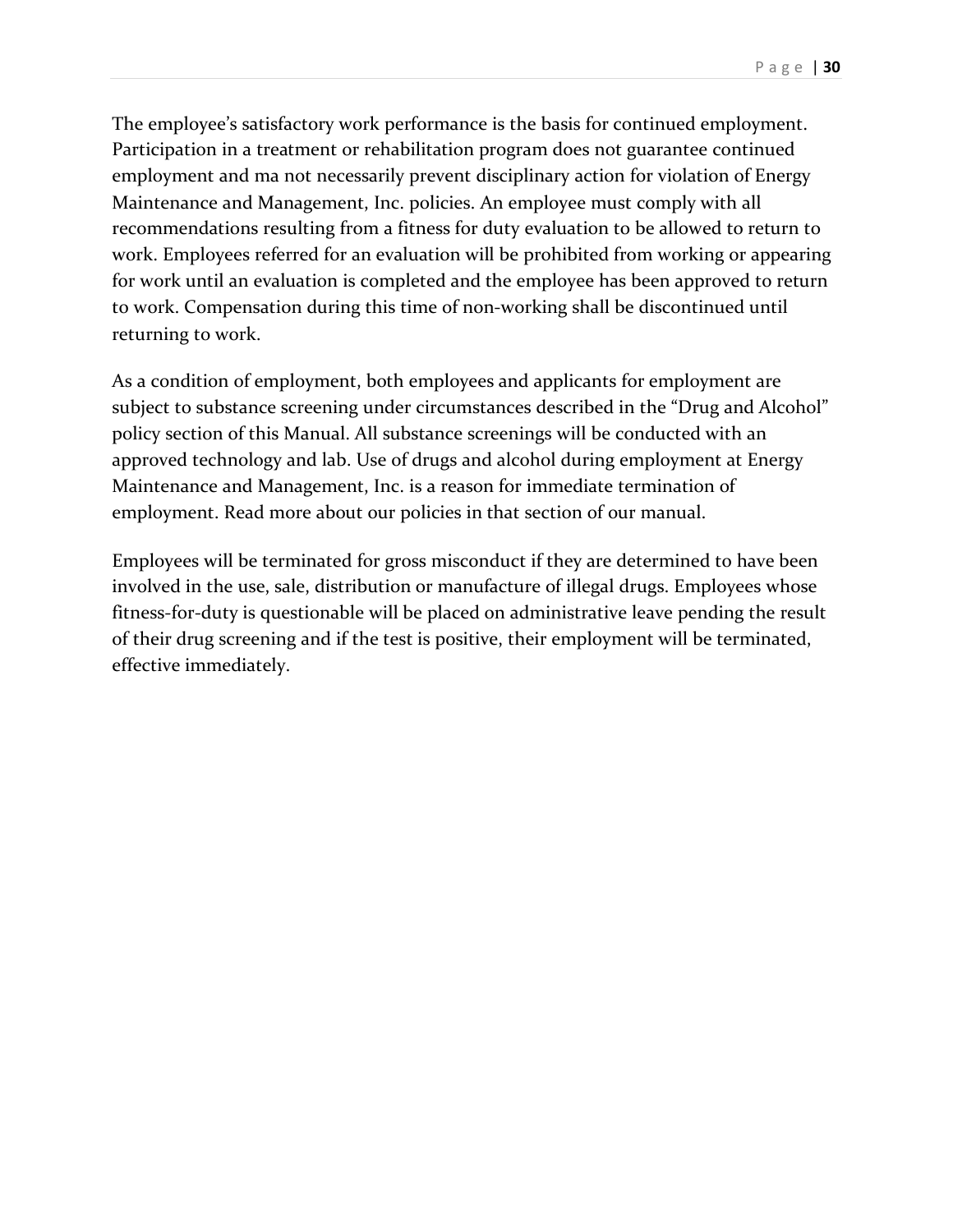#### **JOB SITE DISTRACTIONS**

Jobsite communication is vital to safety. Therefore, excessively loud radios/speakers/etc. are prohibited. Likewise, headphones or other devices that prevent workers from clearly hearing instructions or warnings are also prohibited.

Although cell phones can help safety and communication, they can also distract workers. Personal cell phone usage (including texting and app usage) should be limited to emergencies on the job site. Cell phone usage (including texting and app usage) is absolutely prohibited while operating any equipment or vehicles owned, rented, borrowed or otherwise engaged by Energy Maintenance and Management, Inc. Lastly, handheld cell phone usage is prohibited while driving and is against the law. If interested, Energy Maintenance and Management, Inc. will purchase (1) Bluetooth hands-free device for vehicle usage (up to a \$50 value) per employee. Please speak to Caran Rice or Mark Lynn for more details.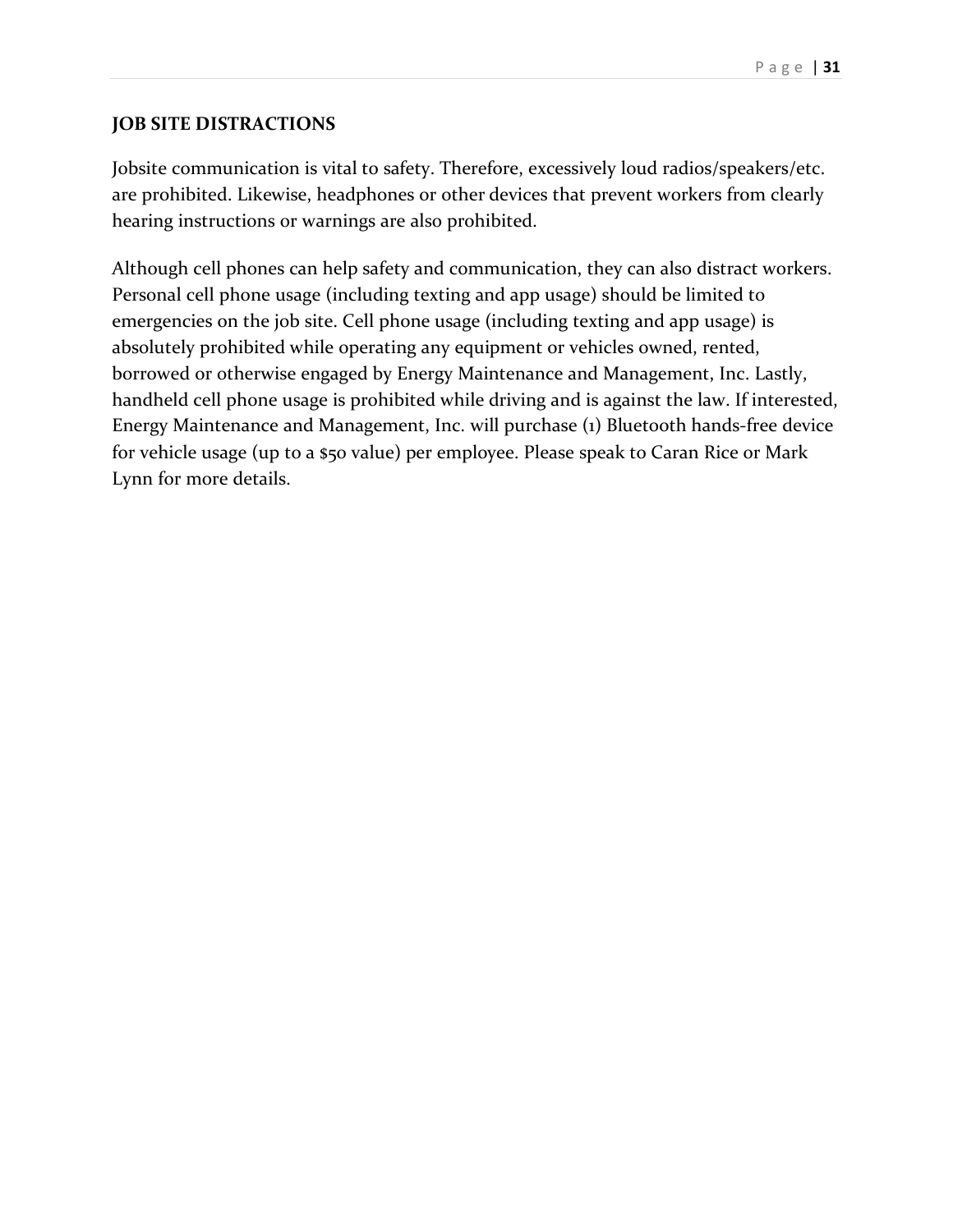#### **PERSONAL PROTECTIVE EQUIPMENT**

- 1. Hard hats shall be worn at all times. Hair should be neat and not interfere with work. Long hair must be fastened to avoid any danger of getting caught in machinery.
- 2. T-shirts and appropriate work pants shall be worn at all times. Work shorts are allowed in situations where high heat ay be encountered, provided that wearing shorts does not pose a threat of injury. Shorts are not allowed where workers are subject to flying sparks/debris, heavy brush, or other dangers to bear legs. Any clothing that is deemed to be a hazard will be prohibited.
- 3. Use proper protective gloves or other suitable hand protection when handling rough materials, chemicals and hot or cold objects.
- 4. Wear approved safety glasses at all times.
- 5. Wear sturdy, suitable hard-soled work shoes that are in good condition. Sneakers and lightweight shoes are not acceptable.
- 6. Jewelry should be kept to a minimum. Any items that could potentially be caught in machinery or pose a hazard is prohibited. When working around electricity or working with power tools, all hand and arm jewelry must be removed.

**It is your responsibility to notify your Supervisor or Office Staff is PPE is damaged or needs replacement. We cannot remove bad equipment from service and order new equipment if we are unaware of the issue!**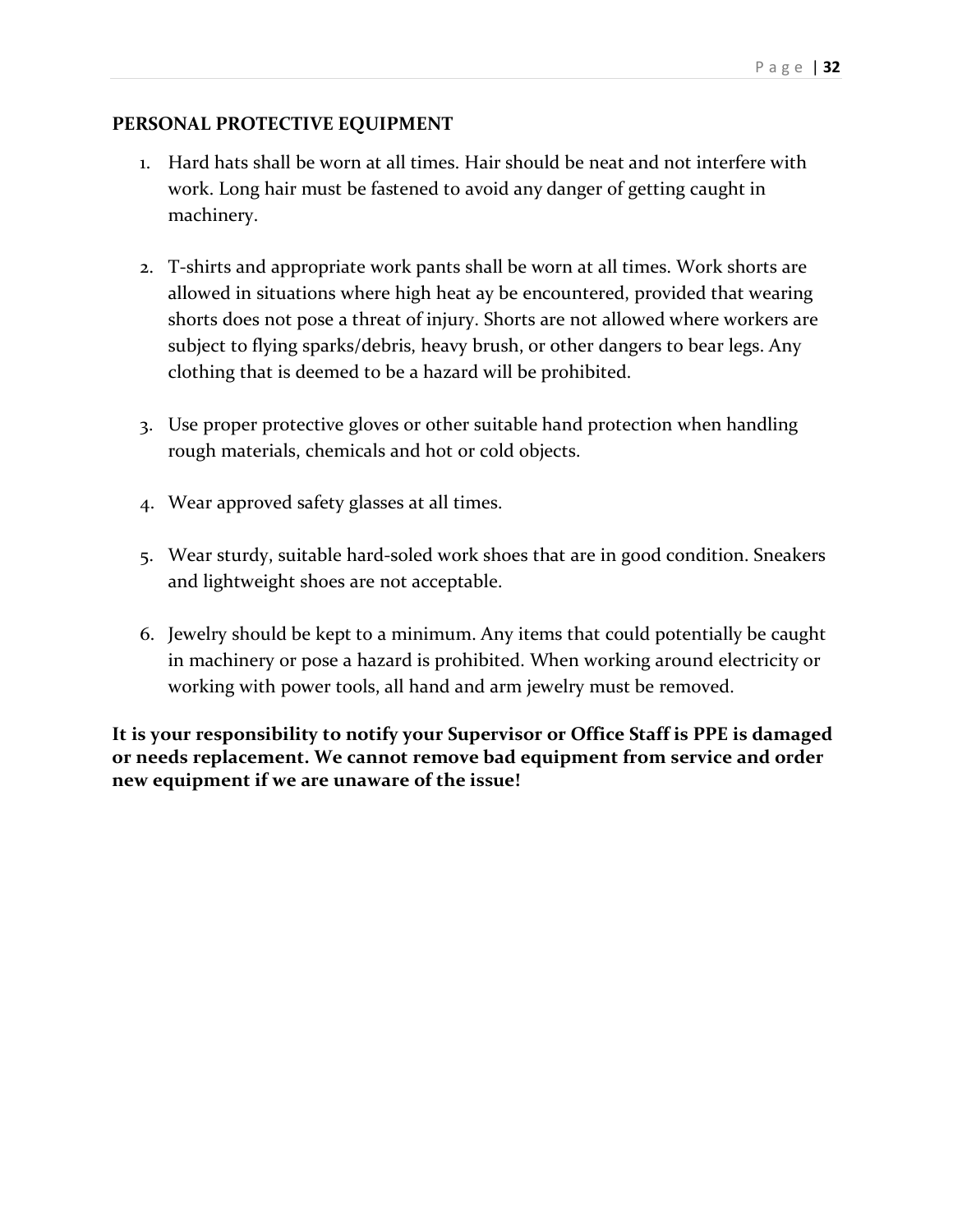#### **SOCIAL MEDIA**

Energy Maintenance and Management, Inc. recognizes the growing importance of online social media networks as a communication tool. This policy addresses employee use of such networks including: personal websites, web logs (blogs), wikis, social networks, online forums, virtual worlds, and any other kind of social media. The Company respects the right of employees to use these mediums during their personal time. Use of these mediums during Company time or on Company equipment, however, is prohibited.

Energy Maintenance and Management, Inc. takes no position on an employee's decision to participate in the use of social media networks. In general, employees who participate in social media are free to publish personal information without censorship by the Company. Employees must avoid, however, posting information that could harm Energy Maintenance and Management, Inc.

All employees are responsible for maintaining the Company's positive reputation and under no circumstances should employees present the Company to the public in a manner that diminishes its standing within the community. Instead, employees are responsible for presenting the Company in a manner that safeguards the positive reputation of themselves, as well as the Company's employees, management and customers.

If an employee chooses to identify him or herself as an Energy Maintenance and Management, Inc. employee on any social media network, he or she must adhere to the following:

• Employees are required to state in clear terms that the views expressed on any social media network are the employee's alone and that they do not necessarily reflect the views of Energy Maintenance and Management, Inc.

• Employees are prohibited from disclosing information on any social media network that is confidential or proprietary to the Company or to a third party that has disclosed information to the Company. For example, information about or identifying the Company's customers, co-workers, incidents that occur at Energy Maintenance and Management, Inc., or information that may be valuable to a competitor including specific product information or pricing.

• Employees are prohibited from displaying Energy Maintenance and Management, Inc.'s logo on any social media network without written permission from the Company. Also, they should not post images of co-workers without the coworkers' consent. Finally, employees are prohibited from posting any nonpublic images of Energy Maintenance and Management, Inc.'s premises, property or jobsites.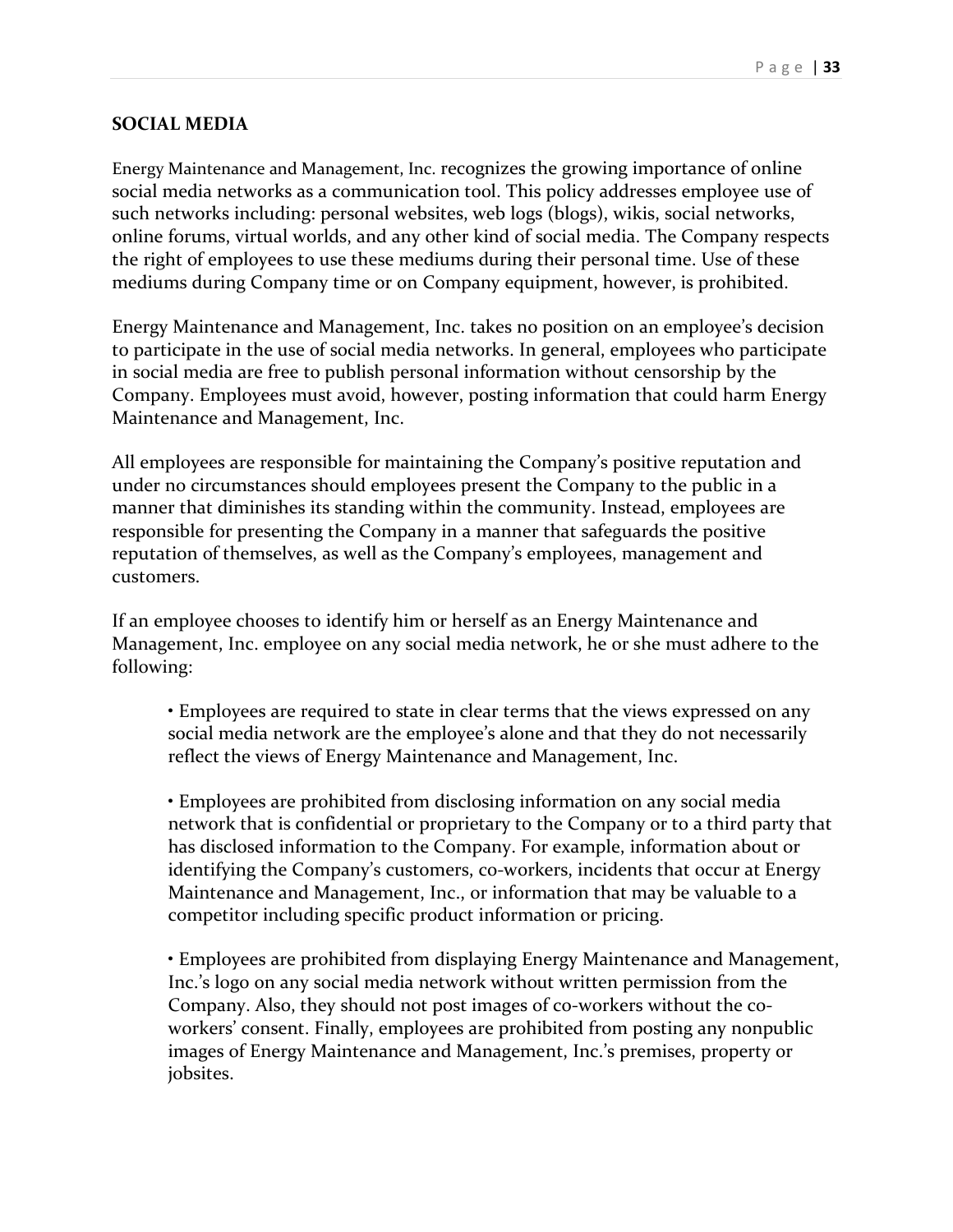• Employees are prohibited from making statements about the Company, their coworkers, our customers, competitors, agents, or partners that could be considered as harassing, threatening, libelous, or defamatory in any way.

• Employees are prohibited from acting as a spokesperson for the Company or posting comments as a representative of the Company.

• Employees are prohibited from sharing any communication that engages in personal or sexual harassment, unfounded accusations, or remarks that would contribute to a hostile work environment (racial, sexual, religious, etc.), as well as any behavior not in agreement with Energy Maintenance and Management, Inc.'s policies and procedures.

Employees who participate in social media may still decide to include information about their work at Energy Maintenance and Management, Inc. as part of their personal profile, as it would relate to a typical social conversation. This may include:

• Work information included in a personal profile, to include Company name, job title, and job duties.

• Status updates regarding an employee's own job promotion.

• Personal participation in Energy Maintenance and Management, Inc.-sponsored events, including volunteer activities.

An employee who is responsible for a social media posting that fails to comply with the guidelines set forth in this policy or that otherwise causes harm to the Company may be subject to discipline, up to and including termination of employment. Employees will be held responsible for the disclosure, whether purposeful or inadvertent, of confidential or proprietary Company information, information that violates the privacy rights or other rights of a third party, or the content of anything posted on any social media. Further, employees may be liable for monetary damages for such disclosure.

Anything posted on an employee's web site or web log or other Internet content for which the employee is responsible will be subject to all Company policies, rules, regulations, and guidelines. Energy Maintenance and Management, Inc. reserves the right to view and monitor an employee's website or web log at any time without consent or prior approval.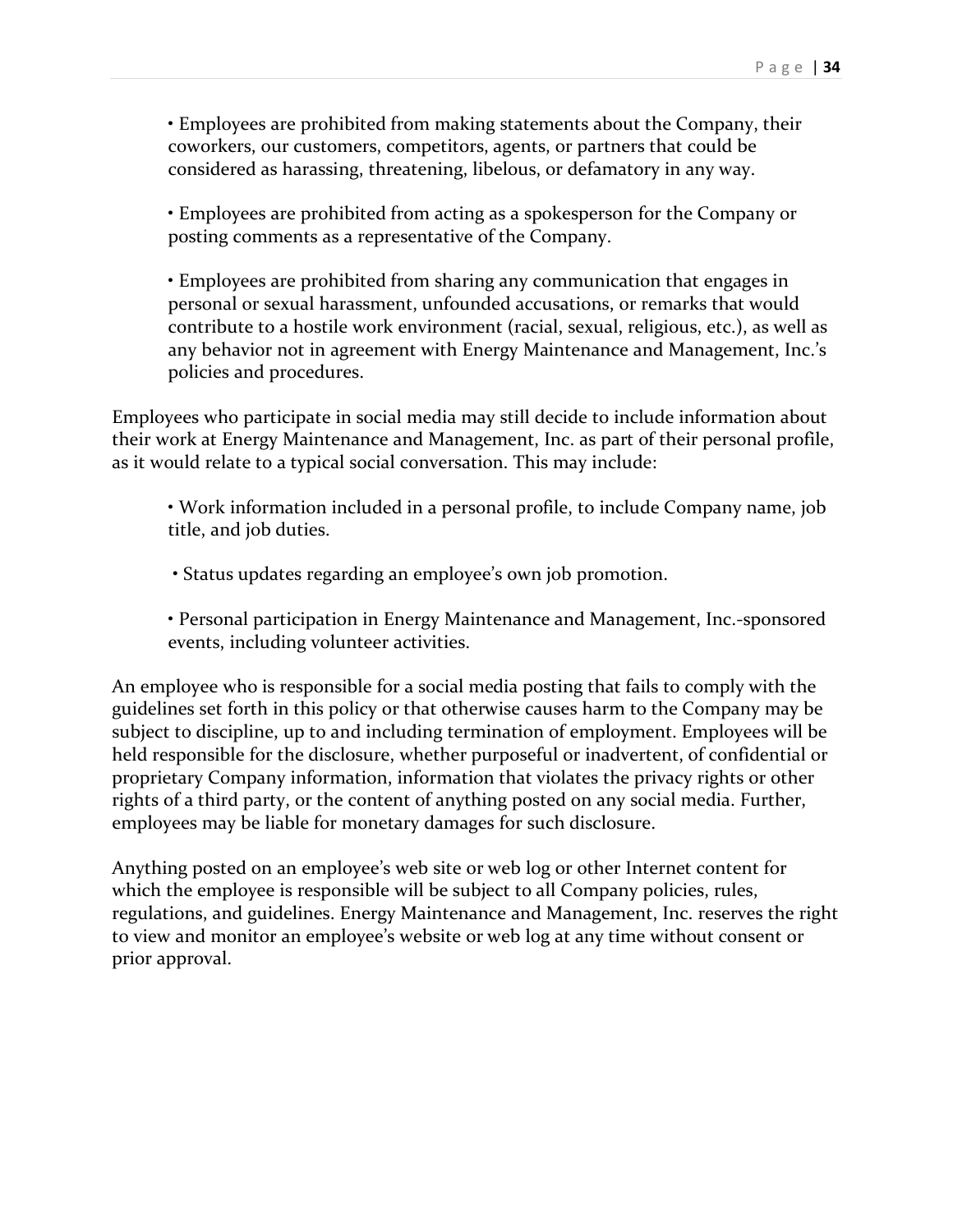#### **WEATHER CONDITIONS**

#### Working in High Heat or Humidity:

When working in hot/humid environments, extra precautions are necessary. Supervisors shall monitor workers for signs of heat stress, heat cramps, heat exhaustion, and heat stroke. Employees are encouraged to avoid caffeine, drink plenty of water (drink before you get thirsty), avoid direct sunlight, and wear lightweight, loose-fitting, lightly colored clothing. Whenever possible, work schedules should be adjusted to avoid the most hot/humid portions of the day. Workers must be educated on the signs of heat stress, heat exhaustion and heat stroke. Any worker exhibiting signs of heat illness must immediately report to their supervisor.

#### Working in Storms, Wind and/or Severe Weather:

When severe weather threatens, workers are expected to take reasonable precautions. If a thunderstorm or lighting occurs, any workers outside should take shelter until it is safe to return to work. If it is necessary, work should be suspended until the weather passes. At no time should any aerial equipment be used during these conditions. Personnel should also be aware of metallic structures or other possible lightning strike targets in the area.

According to OSHA's fact sheet on Lightning Safety, the following should be completed when working on any outdoor job:

- 1. Check National Weather Service reports (weather.gov) and radio forecasts prior to beginning any outdoor work.
- 2. Once you hear thunder or see lightning, employees should seek shelter in a fully enclosed building or a vehicle, if a safe building is not available. **Remain in the vehicle or building for at least 30 minutes after hearing the last sound of thunder.**
- 3. Follow the Energy Maintenance and Management, Inc. Emergency Action Plan (EAP).

#### Working in Cold Weather:

When working in cold weather, a building or vehicle should be designated as a shelter. Dress in layers so that you can add or remove clothing as the day progresses. Workers and crew leads should monitor themselves and each other for signs of excessive chill, hypothermia, or frostbite. If necessary, breaks should be taken to allow workers to warm up.

#### Driving and Traffic Conditions: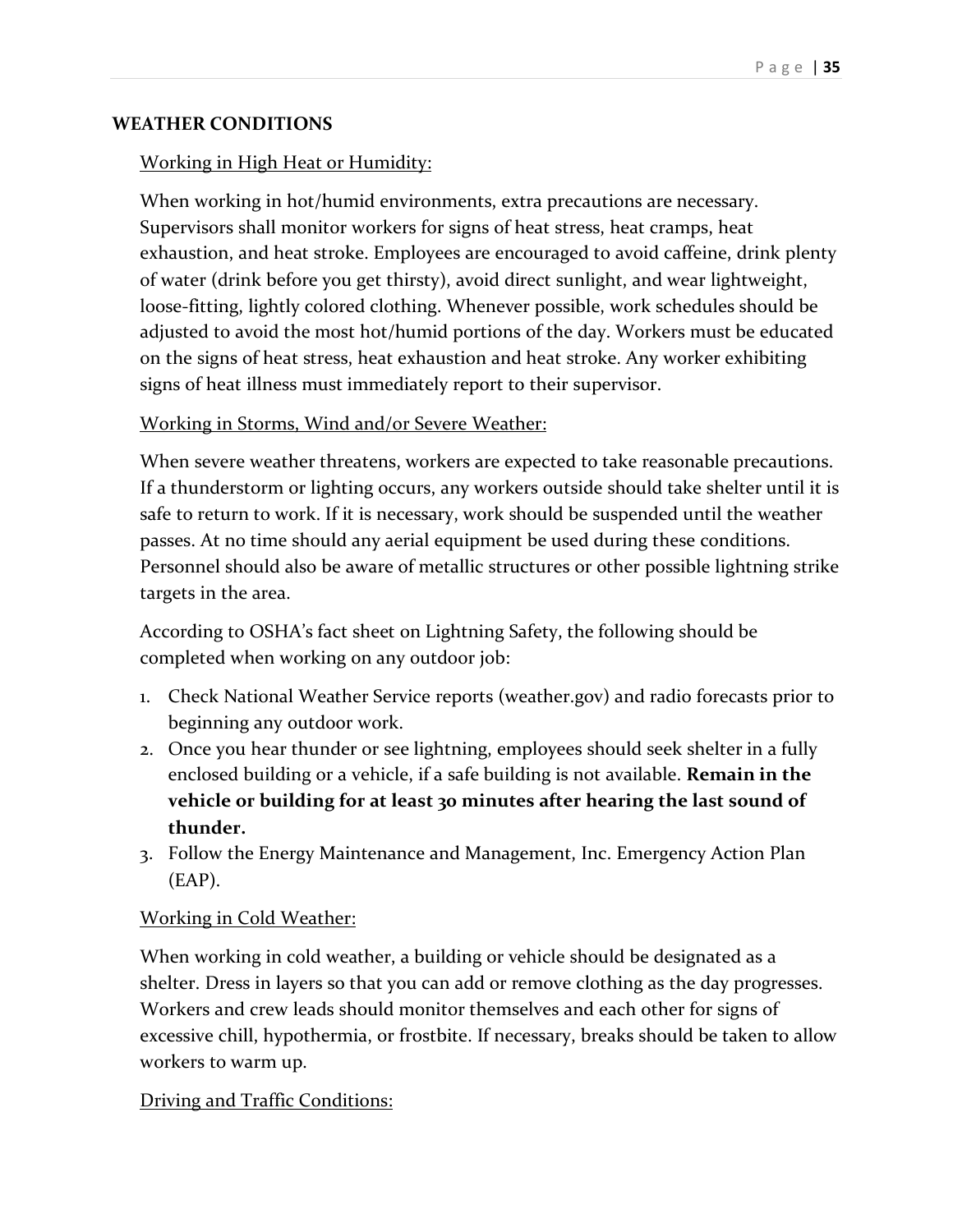When driving, workers are expected to follow all traffic laws and drive in a safe manner. Drivers and passengers must wear seatbelts. Cargo and other loads should be securely stored in the vehicle and not pose any danger to passengers, other drivers, pedestrians, etc. any incident should be reported promptly to the safety manager. Only licensed and approved drivers may drive any company provided vehicle. Please be courteous and safe; it is better to get there safe and late, than not to get there at all!

Cell phone use is prohibited while driving. A hands-free device may be worn. If you do not have a hand's free device, the company can provide a reimbursement of up to \$50 for you to purchase one for use in company vehicles.

Alcohol is prohibited in and around all company vehicles and job sites. No alcoholic beverages of any kind can be in the cab, bed, cooler, or any other part of any of our commercial trucks or equipment at any time. **This is grounds for immediate termination of employment.** If alcohol is found to be in, on, or around any of our commercial trucks or equipment, all personnel assigned to that vehicle or piece of equipment will have their employment terminated.

Where work must take place in the presence of vehicular traffic (cars, trucks, industrial equipment, etc.) precautions must be taken to protect workers from that traffic. Use barricades, caution tape and high visibility clothing to protect the workers and work area from traffic. If necessary, schedule the work for a period of time when traffic may not be as big of an issue (off-hours). Employees must not perform work in traffic areas unless traffic is diverted or blocked OR there is a signal person in that area to assist with the work being completed.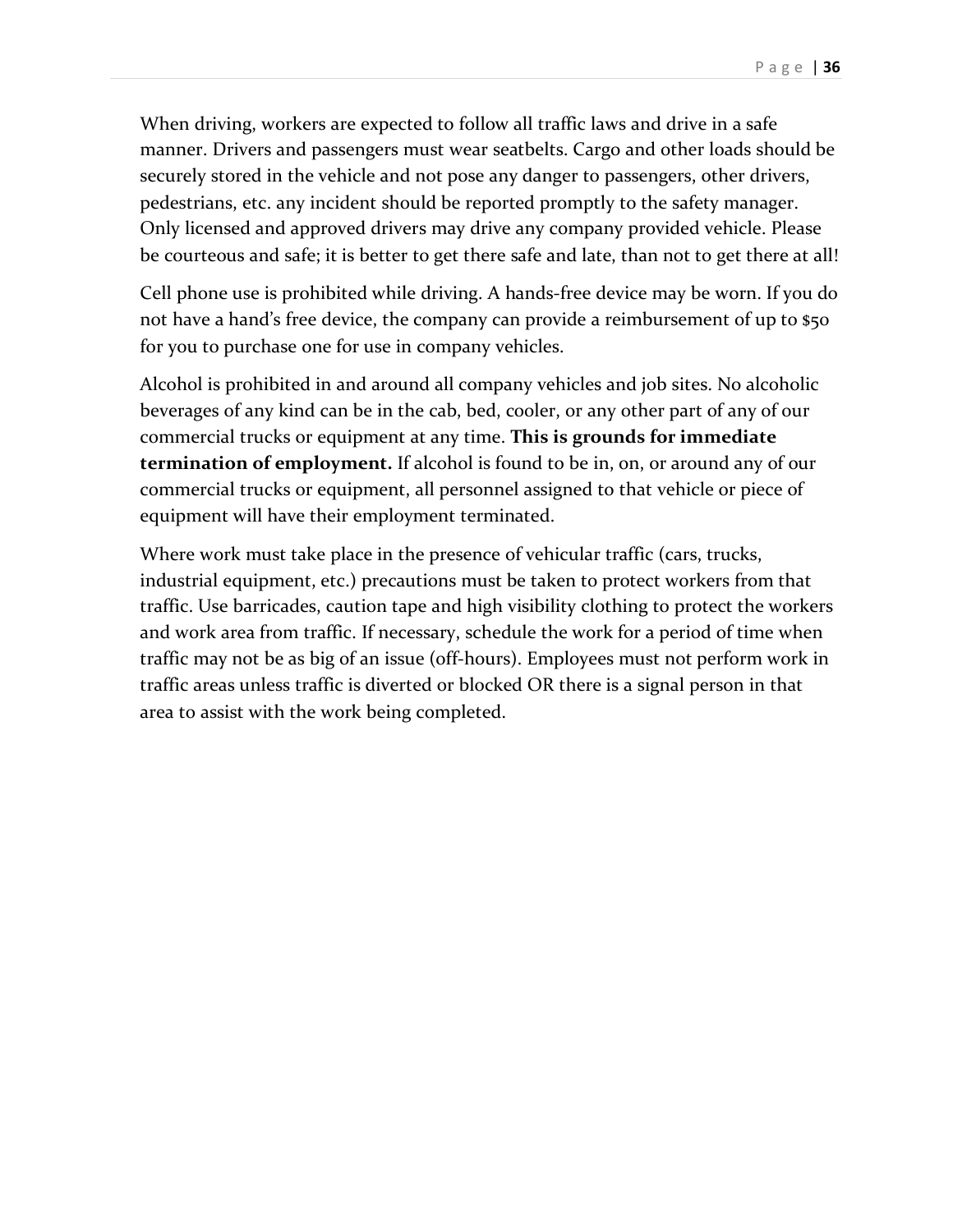# FORMS TO FILL OUT AND GIVE **BACK** TO THE **OFFICE**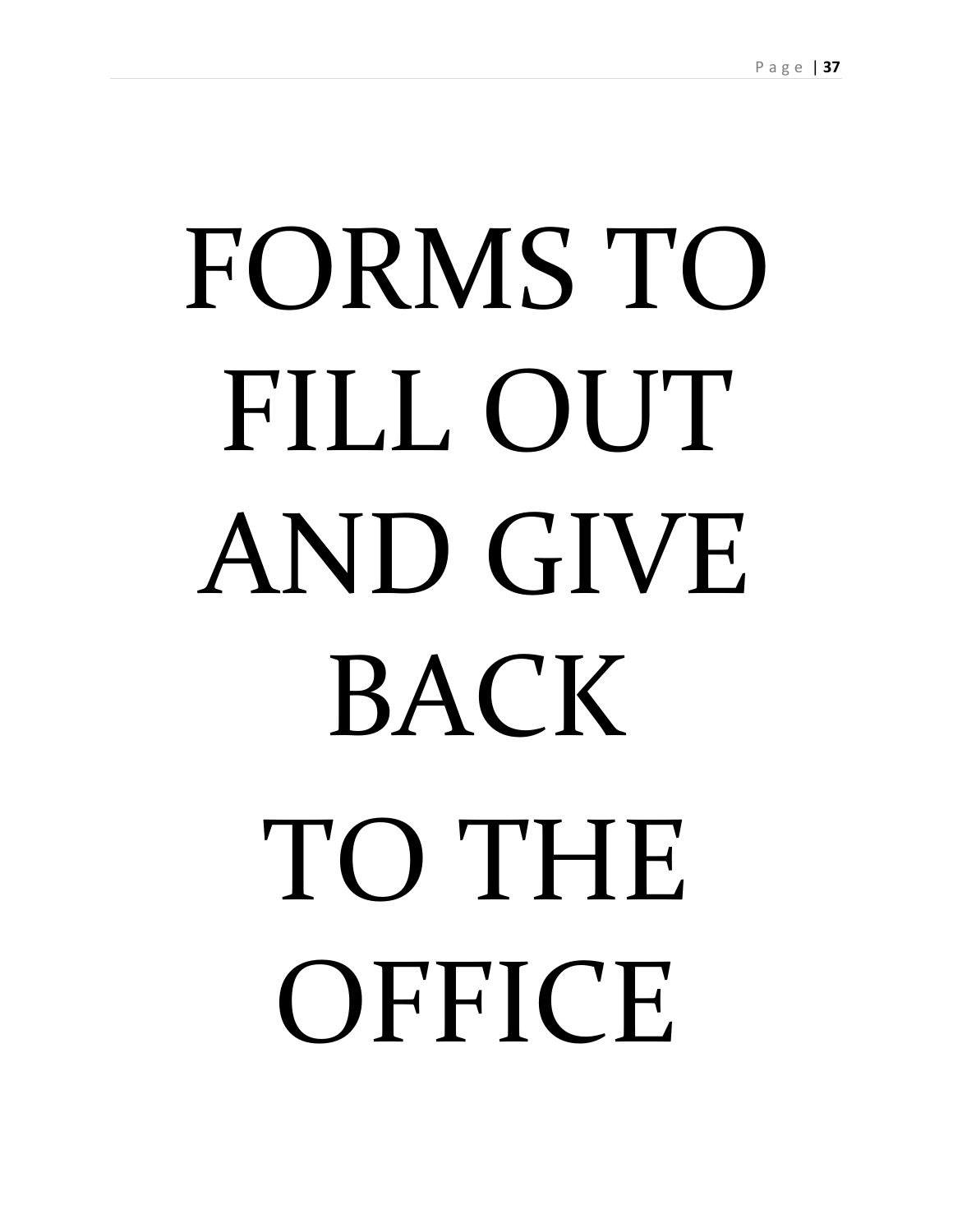

#### **Energy Maintenance and Management, Inc. Emergency Medical Authorization Form and Release**

#### **Employee Information**

| <b>Insurance Information</b>                                                      |  |  |  |  |
|-----------------------------------------------------------------------------------|--|--|--|--|
|                                                                                   |  |  |  |  |
|                                                                                   |  |  |  |  |
| <b>Emergency Contact(s)</b>                                                       |  |  |  |  |
|                                                                                   |  |  |  |  |
|                                                                                   |  |  |  |  |
|                                                                                   |  |  |  |  |
|                                                                                   |  |  |  |  |
| <b>Medical Hisory:</b>                                                            |  |  |  |  |
|                                                                                   |  |  |  |  |
|                                                                                   |  |  |  |  |
| Medical Conditions Paramedics or Doctors Should Be Aware of In Case of Emergency: |  |  |  |  |
|                                                                                   |  |  |  |  |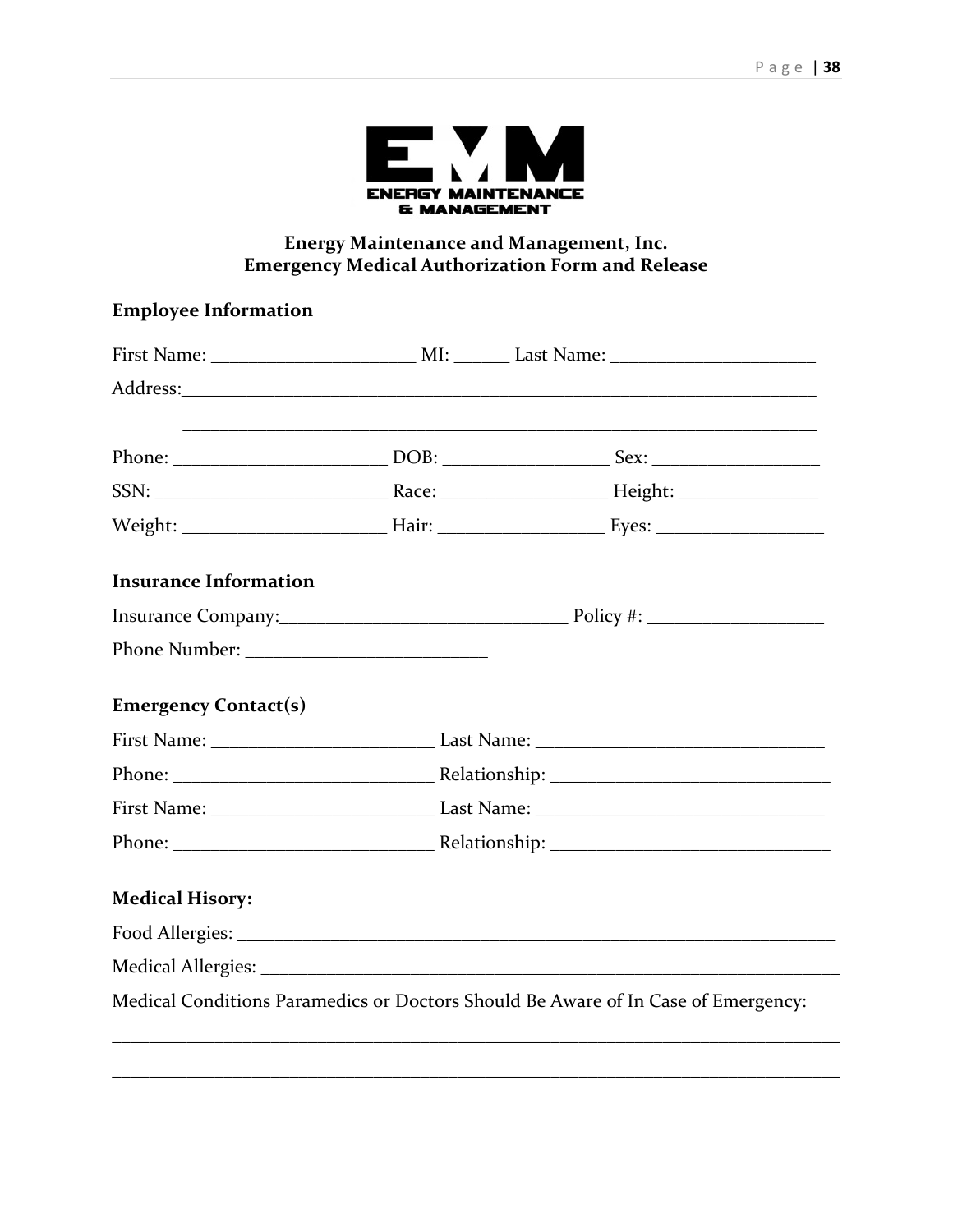| <b>MEDICATIONS</b> | <b>DOSAGE</b> | <b>TIMES TAKEN</b> | <b>REASON</b> |
|--------------------|---------------|--------------------|---------------|
| <b>YOU TAKE</b>    |               |                    |               |
|                    |               |                    |               |
|                    |               |                    |               |
|                    |               |                    |               |

#### **Physician:**

| First Name: | Last Name:<br><u> 1980 - Jan Stein Stein Stein Stein Stein Stein Stein Stein Stein Stein Stein Stein Stein Stein Stein Stein S</u> |
|-------------|------------------------------------------------------------------------------------------------------------------------------------|
| Phone:      |                                                                                                                                    |
| Address:    |                                                                                                                                    |
|             |                                                                                                                                    |

#### **Hospital:**

Preferred Hospital (if any): \_\_\_\_\_\_\_\_\_\_\_\_\_\_\_\_\_\_\_\_\_\_\_\_\_\_\_\_\_\_\_\_\_\_\_\_\_\_\_\_\_\_\_\_\_\_\_\_\_\_\_\_\_\_

#### **Purpose:**

Enable employee to authorize emergency treatment if employee becomes ill or injured at work, in route to the job site, or while participating in any agency authorized activity. In the event that, in the judgement of support staff, emergency medical treatment is necessary, I hereby give consent for the administration of any treatment deemed necessary by individual physician. This does not include major surgery unless my emergency contact has been notified and made the decision, or in an emergency, if the opinions of (2) two other licensed physicians concur with the original treatment plan and agree in the necessity of such surgery. Such opinions must be obtained prior to the performance of such surgery.

#### **Notice:**

Your pre-existing conditions and legal, prescription drugs have no effect on your employment at Energy Maintenance and Management, Inc. This form will ONLY be used if an incident occurs where you, the employee, needs medical attention. It will not be used for any other purpose.

\_\_\_\_\_\_\_\_\_\_\_\_\_\_\_\_\_\_\_\_\_\_\_\_\_ \_\_\_\_\_\_\_\_\_\_\_\_\_\_\_\_\_\_\_\_\_\_\_\_\_ \_\_\_\_\_\_\_\_\_\_\_\_\_\_

Employee's Signature Employee's Printed Name Date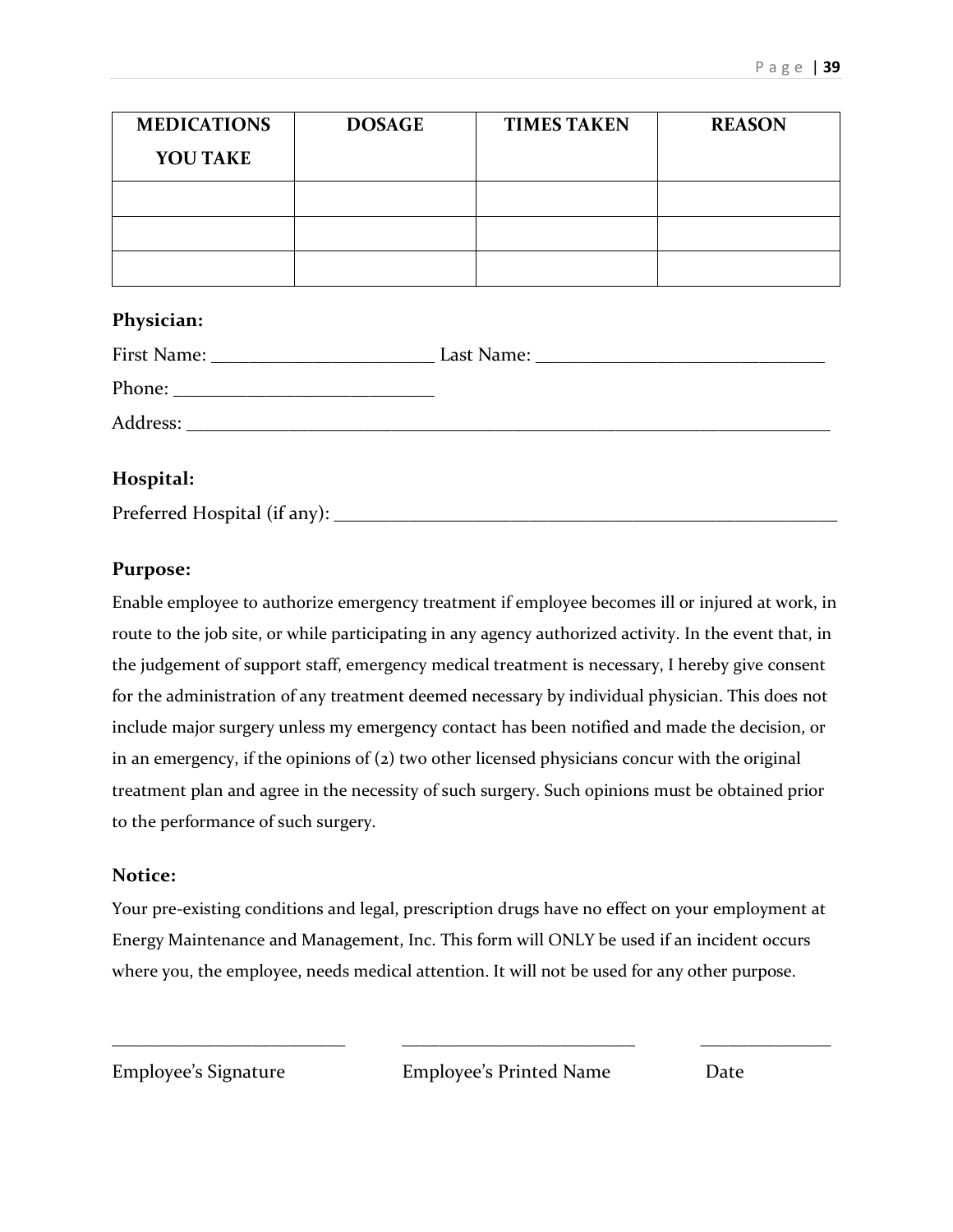

#### **Receipt & Acknowledgement of Energy Maintenance and Management, Inc's Employee Policies Handbook and Safety Manual**

I have received and read a copy of the Energy Maintenance and Management, Inc. Employee Policies Handbook and Safety Manual. As an employee or contractor of Energy Maintenance and Management, Inc., I agree to comply with all of its terms and conditions. I also understand that the policies and benefits described in it are subject to change at the sole discretion of Energy Maintenance and Management, Inc. at any time. It is not intended to be an in-depth document, but rather a means to highlight certain aspects concerning my employment.

I further understand that my employment is at will, and neither I, nor Energy Maintenance and Management, Inc., have entered into a contract regarding the duration of my employment. I am free to terminate my employment with Energy Maintenance and Management, Inc. at any time, with or without reason. Likewise, Energy Maintenance and Management, Inc. has the right to terminate my employment, or otherwise discipline, transfer, or demote me at any time, with or without reason, at the discretion of Energy Maintenance and Management, Inc. No employees of Energy Maintenance and Management, Inc. can enter into an employment contract for a specified period of time, or make any agreement contrary to this policy, without the written approval from the President of Energy Maintenance and Management, Inc.

I also acknowledge that I have read and understand all policies that are written out in this employee handbook and safety manual and I agree to abide by these policies.

I am aware that during the course of my employment, confidential information will be made available to me, for instance, product designs, marketing strategies, customer lists, pricing policies, and other related information. I understand that this information is proprietary and critical to the success of Energy Maintenance and Management, Inc. and must not be given out or used outside of Energy Maintenance and Management, Inc.'s premises or with non-employees. In the event of termination of employment, whether voluntary or involuntary, I hereby agree not to utilize or exploit this information with any other individual or company.

\_\_\_\_\_\_\_\_\_\_\_\_\_\_\_\_\_\_\_\_\_\_\_\_\_ \_\_\_\_\_\_\_\_\_\_\_\_\_\_\_\_\_\_\_\_\_\_\_\_\_ \_\_\_\_\_\_\_\_\_\_\_\_\_\_

Understood and Agreed.

Employee's Signature Employee's Printed Name Date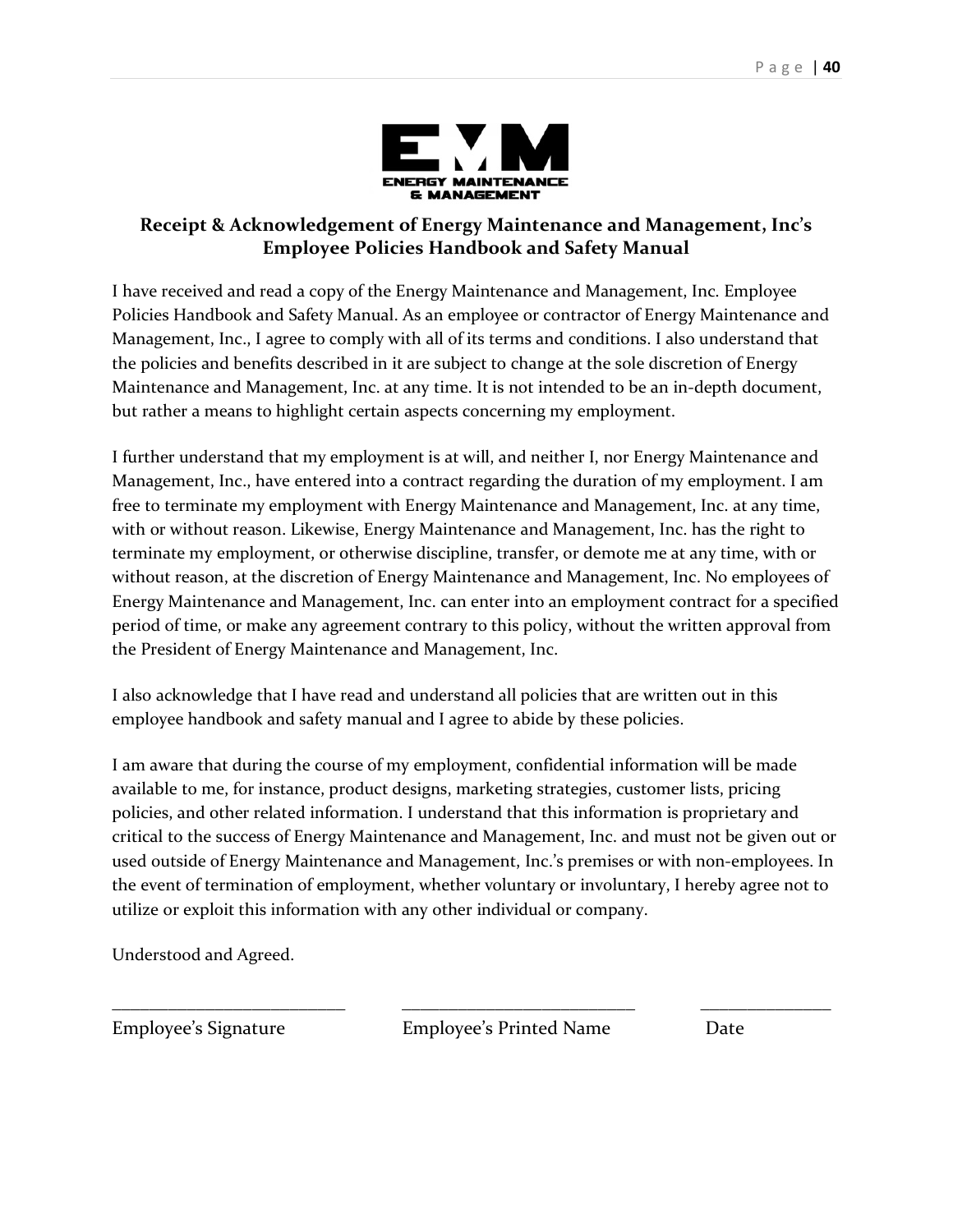

#### **Energy Maintenance and Management, Inc. Safety Harness Employee Agreement**

I, \_\_\_\_\_\_\_\_\_\_\_\_\_\_\_\_\_\_\_\_\_\_\_\_\_\_\_\_\_\_\_\_\_\_\_\_, am an employee working for Energy Maintenance and Management, Inc. hereafter referred to as "employee."

As an employee, I understand and agree that I am responsible for wearing my safety harness, and additional PPE (Personal Protective Equipment) as deemed necessary for the job at-hand, whenever operating any/all equipment (company-owned, rented, leased, borrowed, or otherwise).

I further understand and agree that it is my sole responsibility to maintain property safety standards as outlined by our company safety manual as well as the current OSHA Laws and Regulations.

I shall hold harmless Energy Maintenance and Management, Inc. and their respective officers, directors, employees and representatives for any and all liability, judgement, loss, damage, claim, cause or causes of action, debt, charge, cost, and expense (including attorney's fees) arising out of, connected with, or incidental to any action or failure to act by be under this agreement.

I understand that not wearing my safety harness, or other proper PPE, is considered to be a justified reason for termination. Energy Maintenance and Management, Inc. has the right to terminate employment at first offense of non-compliance with their aerial lift and safety harness policy.

\_\_\_\_\_\_\_\_\_\_\_\_\_\_\_\_\_\_\_\_\_\_\_\_\_\_\_\_\_\_\_\_\_\_\_\_\_ \_\_\_\_\_\_\_\_\_\_\_\_\_\_\_\_\_\_\_\_\_

Signature Date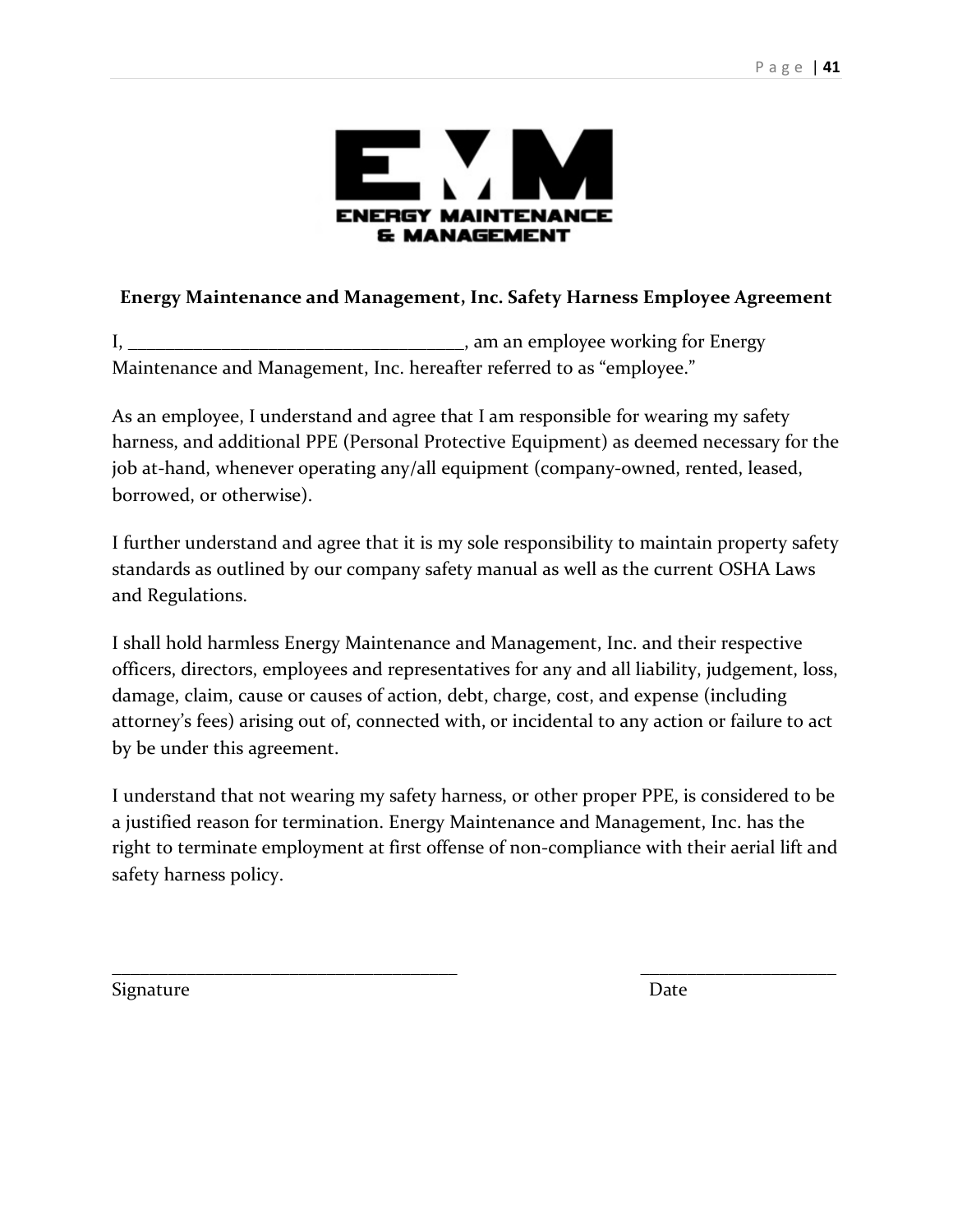

# **Energy Maintenance and Management, Inc. Drug and Alcohol Testing Consent Form**

This is to acknowledge that a representative of Energy Maintenance and Management, Inc. has explained to me that I am subject to random drug tests while working for this company. I will be asked to submit to a drug test including any of the following types of tests or combinations of tests: breath analysis, urinalysis, and/or blood tests to test for the presence of alcohol, illegal drugs, pharmaceutical drugs, and/or other controlled substances.

It has been explained to me and I understand that testing for drugs, controlled substances and/or other medications which have been lawfully prescribed to me by a duly licensed physician will only be used to determine whether I have taking the prescribed medication in accordance with my physician's orders. I authorize the release of these results to management of the Company.

It has also been explained to me and I understand that if I refuse to submit to a drug test, my employment may be terminated and I may not be entitled to any workers' compensation benefits including, but not limited to medical benefits, income benefits, and rehabilitation benefits. I also understand that a positive drug or alcohol test could result in immediate termination of my employment and forfeiture of entitlement to the worker's compensation benefits listed above.

I understand that in accordance with the policy of Energy Maintenance and Management, Inc. of providing and maintaining a safe and healthful working environment for all employees, that I am required to submit to a drug and/or alcohol screen test.

This day of  $\qquad \qquad$  (month),  $\qquad \qquad$  (year)

Employee Signature

\_\_\_\_\_\_\_\_\_\_\_\_\_\_\_\_\_\_\_\_\_\_\_\_\_\_\_\_\_\_\_\_\_\_\_\_\_\_\_\_

\_\_\_\_\_\_\_\_\_\_\_\_\_\_\_\_\_\_\_\_\_\_\_\_\_\_\_\_\_\_\_\_\_\_\_\_\_\_\_\_

Employee Printed Name